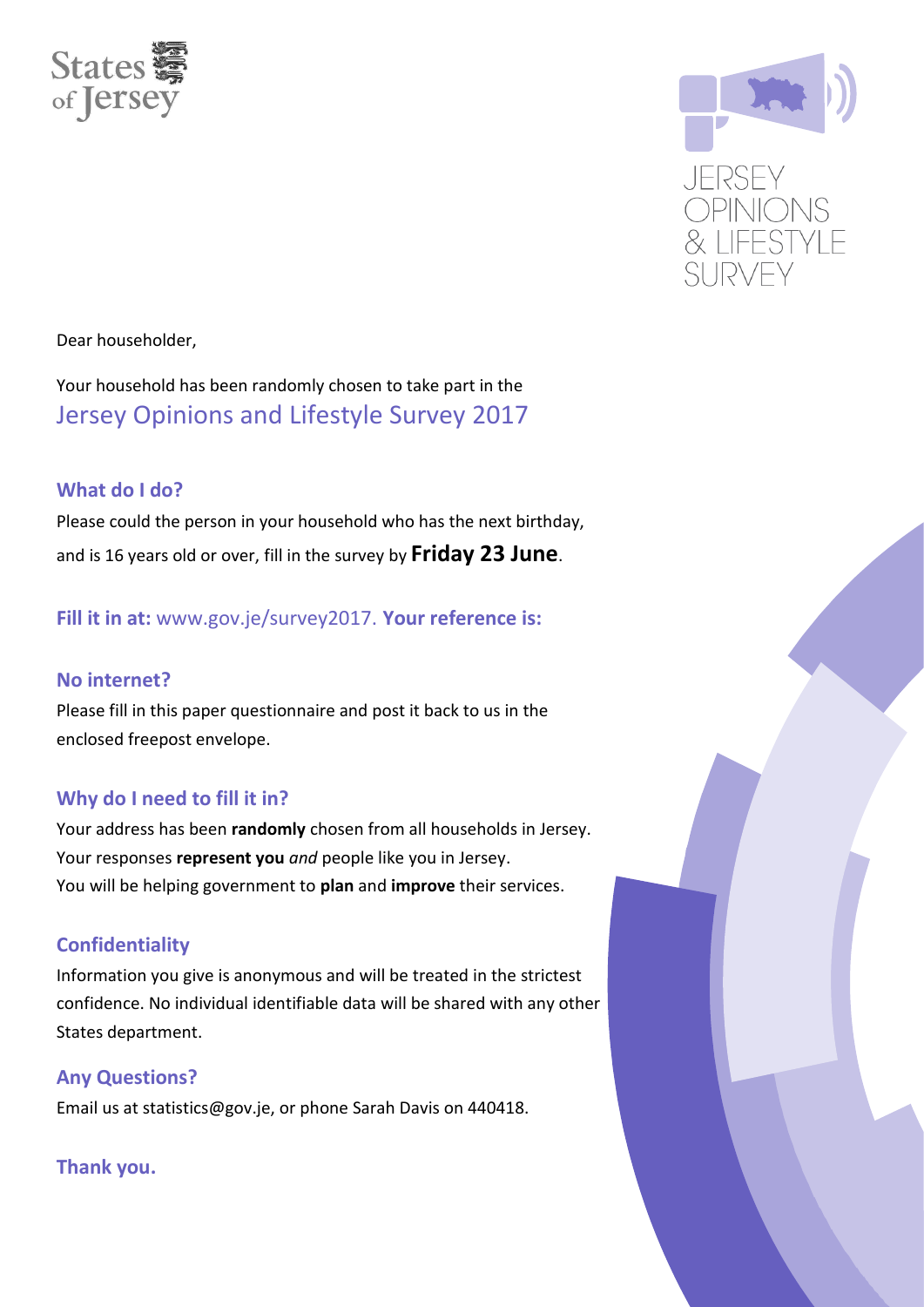### About you

#### **1.1 What is your sex?**

- $01$  Male
- $02$  Female

#### **1.2 In what year were you born?**

- **1.3 Where were you born?** *(Tick one only)*
	- $01$  Jersey
	- $102$  Elsewhere in the British Isles\* or the Republic of Ireland
	- 03 Portugal or Madeira
	- $04$  Poland
	- 05 O Other European country, *specify country:* **\_\_\_\_\_\_\_\_\_\_\_\_\_\_\_**
	- 06 **C** Elsewhere, *specify country:*
	- *\* includes: England, Wales, Scotland, Northern Ireland, other Channel Islands, Isle of Man.*

#### **1.4 When did your present period of continuous residence in Jersey begin?** *(Ignore periods of absence on holiday and absences during the Occupation years)*

- $^{01}$  $\bigcirc$  At birth *or* In (year):
	-

**1.5 Which cultural and ethnic group do you consider you belong to?** *(Tick all that apply)*  $\Box$  lersey  $\Box$  African

| $\Box$ British                | $\Box$ Bangladeshi           |
|-------------------------------|------------------------------|
| $\Box$ Irish                  | $\square$ Caribbean          |
| $\Box$ Polish                 | $\Box$ Chinese               |
| $\Box$ Portuguese or Madeiran | $\perp$ Indian               |
|                               | $\Box$ Pakistani             |
|                               | $\Box$ Thai                  |
|                               | $\Box$ Other Please specify: |
|                               |                              |

- **1.6 What is your highest educational qualification?** (*Tick one only) Please exclude any professional qualifications.*
	- $01$  No formal qualifications
	- $10^{22}$  GNVQ / BTEC Introductory Diploma (Foundation)
	- $03$  'O' levels / CSE / GCSE / BTEC First / GNVQ (Intermediate)
	- $04$  AS-Level
	- $05$  A/A2-Level / BTEC National / GNVQ (Advanced)
	- 06<sup>O</sup> First Degree
	- $\overline{07}$  Higher Degree (e.g. Masters/PhD)
	- <sup>08</sup> Other, *please specify:*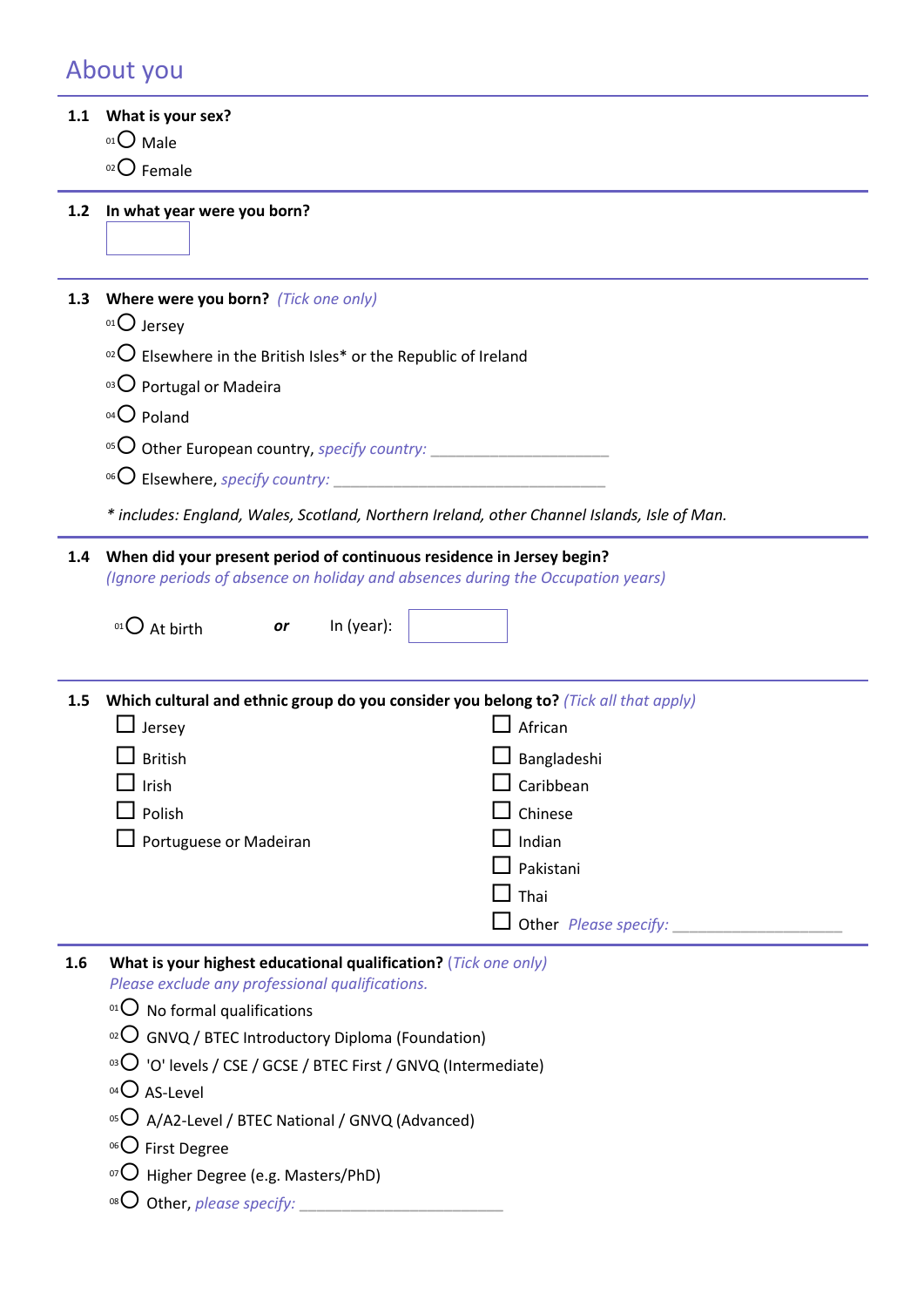#### **1.7 Do you have residential qualifications?** *(Tick one only)*

*In other words, are you entitled to buy a property, or rent 'qualified accommodation', in Jersey under the current 'Control of Work and Housing Law'?*

- $01$  Yes
- $02$  No
- $03$  Don't know

**1.8 Have you been resident in Jersey for 5 years or more?** *(Tick one only)*

- $01<sup>01</sup>$  Yes
- $02$  No
- $03$  Don't know

# Employment – your main job

#### **2.1 Tick the one which best describes your current situation:**

- 
- 
- $03$  Self-employed, not employing others  $08$  In full-time education
- 
- $05()$ Unable to work due to long-term sickness/disability
- $0.00$  Working for an employer  $0.000$  Unemployed, looking for work
- 02 O Self-employed, employing others  $\sigma$  O Unemployed, *not* looking for work
	-
- 04 Retired and December 2016 and December 2016 and December 2016 and December 2016 and December 2016 and December 2016 and December 2016 and December 2016 and December 2016 and December 2016 and December 2016 and December
	- <sup>10</sup> Other, *please specify:***\_\_\_\_\_\_\_\_\_\_\_\_\_\_**

#### **► If you are not in employment go to question 3.1 'Your Household'**

- **2.2 Is your employment status 'Licensed' – that is are you an 'essential employee' or 'J category' person?** *(Tick one only)*
	- $01O$  Yes
	- $O<sub>02</sub>$  No
	- $03$  Don't know

**2.3 Which industry do you work in, for your main job?** *(Tick the one which is most appropriate to you)*

- $01$  Agriculture and fishing
- $10^{2}$  Finance (including legal & insurance)
- $03$  Construction & tradesmen
- $^{04}$ O Wholesale & retail
- $105$  Transport & storage (including Jersey Airport, Harbours, post)
- <sup>06</sup> Information & communication services (including IT, telecoms, marketing, advertising)
- $\sigma$ Private education or private health
- $08$  Hotels, restaurants and bars
- $09$  Public sector
- <sup>10</sup> $\bigcirc$  Other, *please specify:*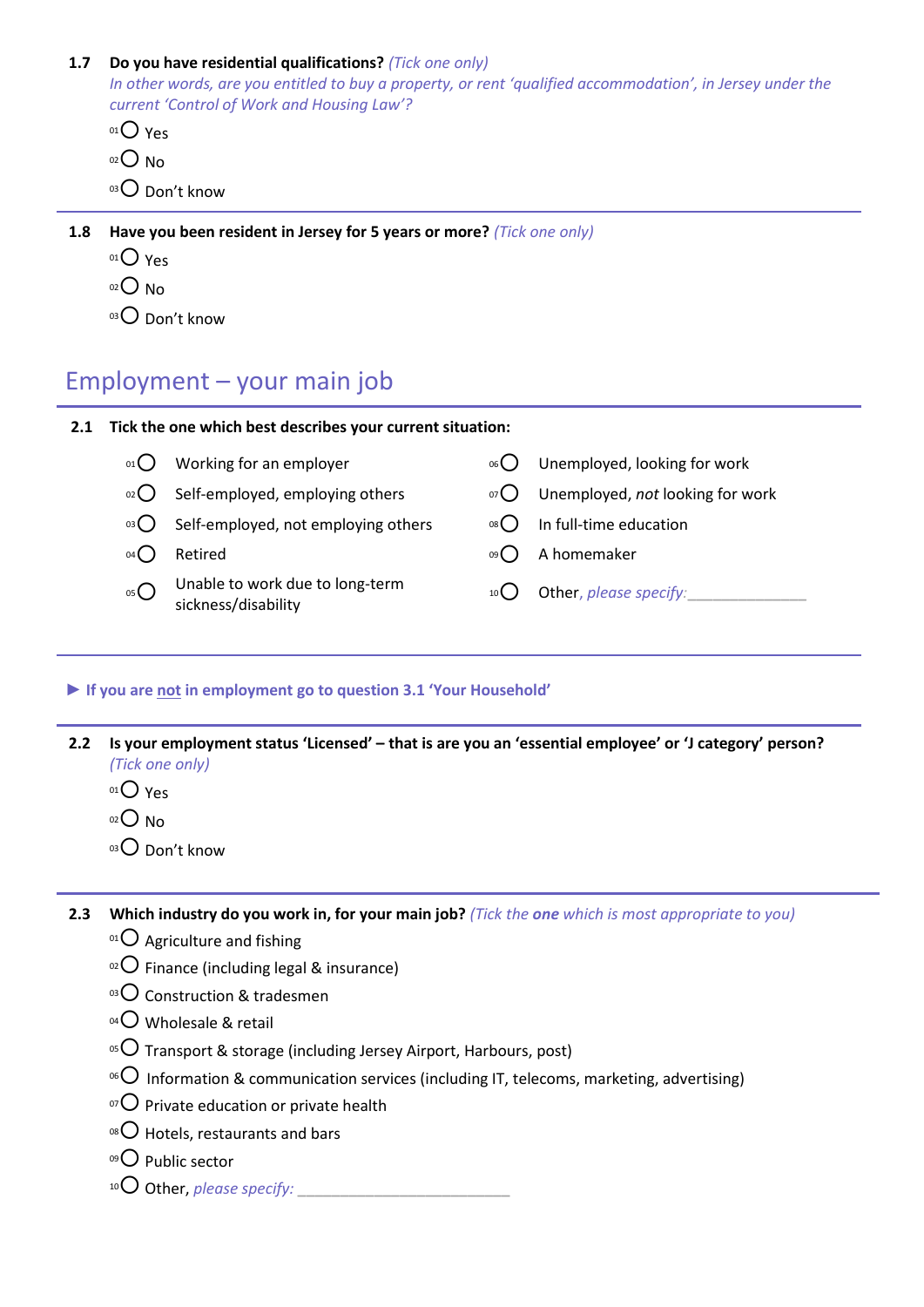#### **2.4 Which of the following best describes the work you do for your main job?** *(Tick one only)*

#### <sup>01</sup> **Routine, Semi-routine, Manual or Service occupation**

*e.g. HGV or van driver, cleaner, porter, packer, sewing machinist, messenger, labourer, waiter/waitress, bar staff, postal worker, machine operative, security guard, caretaker, farm worker, catering assistant, receptionist, sales assistant*

<sup>02</sup> **Technical or Craft occupation** *e.g. motor mechanic, fitter, inspector, plumber, printer, tool maker, electrician, gardener*

<sup>03</sup> **Clerical or intermediate occupation** *e.g. secretary, personal assistant, clerical worker, office clerk, call centre agent, nursing auxiliary, nursery nurse*

#### <sup>04</sup> **Professional occupation** *(normally requiring a professional qualification)*

*e.g. accountant, solicitor, medical practitioner, scientist, civil / mechanical engineer, teacher, nurse, physiotherapist, social worker, welfare officer, artist, musician, police officer (sergeant or above), software designer, fund administrator*

<sup>05</sup> **Middle or Junior Manager** *e.g. office manager, retail manager, bank manager, restaurant manager, warehouse manager, publican*

<sup>06</sup> **Senior Manager** *(usually responsible for planning, organising and co-ordinating work) e.g. finance manager, chief executive* 

### <sup>07</sup> **Not sure**

#### **2.5 How many people work in your main place of employment?**

- $01$  Just myself
- $02O_2 4$
- $03$  5 10
- $04$  04  $\bigcirc$  11 25
- $05$  More than 25
- **2.6 What is your job title (for your main job)?**

#### **2.7 How many hours are you** *contracted* **to work each week, in your main job?**

hours per week *(enter '0' if you are on a zero hours contract)* 

**\_\_\_\_\_\_\_\_\_\_\_\_\_\_\_\_\_\_\_\_\_\_\_\_\_\_\_\_\_\_\_\_\_\_\_\_\_\_\_\_\_\_\_\_\_\_\_\_\_\_\_\_\_\_\_\_\_\_\_\_\_\_\_\_\_\_\_\_\_\_\_\_\_\_\_**

#### **2.8 How many hours do you** *usually* **work each week, in your main job?**

**2.9 Would you prefer to work longer hours at your current basic rate of pay if you were given the opportunity?** (In either your main job or any additional jobs that you may have) *'Basic rate of pay' does not include overtime or enhanced pay rates*

<sup>01</sup> Yes – how many extra hours a week? *enter:* **hours per week hours** per week

 $02$  No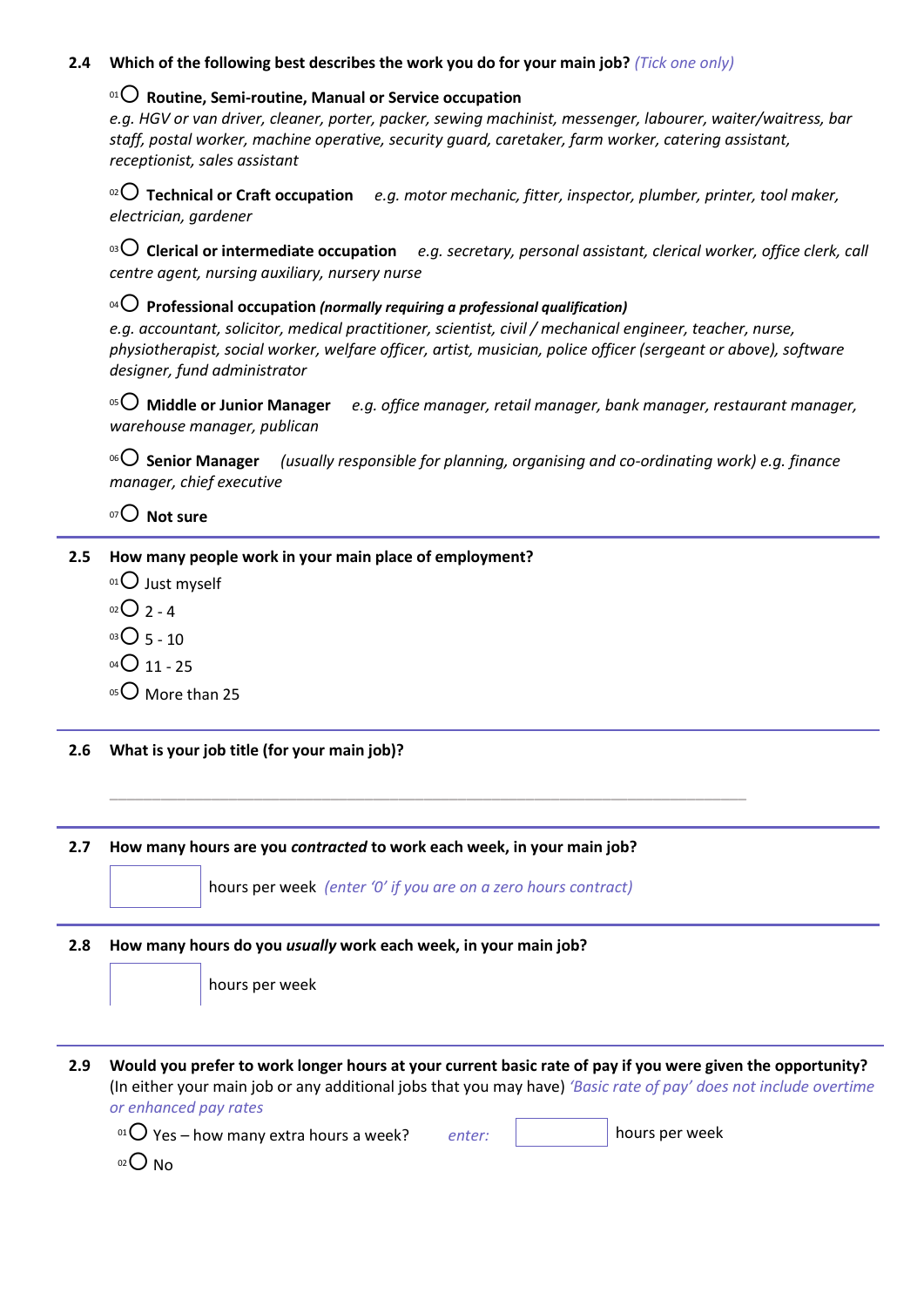# Employment – other jobs

### **2.10 Do you currently do any other paid employment, in addition to your main job, for more than 3 hours a week?**

- $\Box$  Yes for an employer
- $\Box$  Yes self-employed
- No ... *► go to next section 'Your household'*

**2.11 How many additional jobs do you have?** *Enter a number below, entering '0' if none*

jobs *in addition to my main job*

**2.12 How many hours do you usually work each week, in your additional jobs?** *Do not count overtime or meal breaks*

hours per week *in my additional jobs*

# Your household

**3.1 How many people live in your household (including yourself)?** *Please enter numbers in the boxes below. Enter '0' if none.*

Pensioners aged 65 years or older: Adults aged 16 to 64 years: Children aged 11 to 15 years: Children aged 5 to 10 years: Children aged 0 to 4 years:

#### **3.2 Which of the following best describes your household type?**

- $01$  Pensioner household
- $10^{2}$  Couple, living with at least one child
- $03$  Couple, no children
- <sup>04</sup> $\bigcirc$  Single parent, living with at least one child
- $05$  Working age person living alone
- <sup>06</sup>O Other, *please describe*

#### **3.3 Approximately, what is your total gross household income (before tax and social security deductions)?**

- $^{01}$  Less than £10,000
- $^{02}$ C £10,000 £19,999
- $^{03}$  $O$  £20,000 £29,999
- $^{04}$  $O$  £30,000 £39,999
- $05$  £40,000 £49,999
- $06$  £50,000 £59,999
- $07$  £60,000 £69,999
- 08 C £70,000 £79,999
- 09 **C** £80,000 £89,999
- $10$  £90,000 or more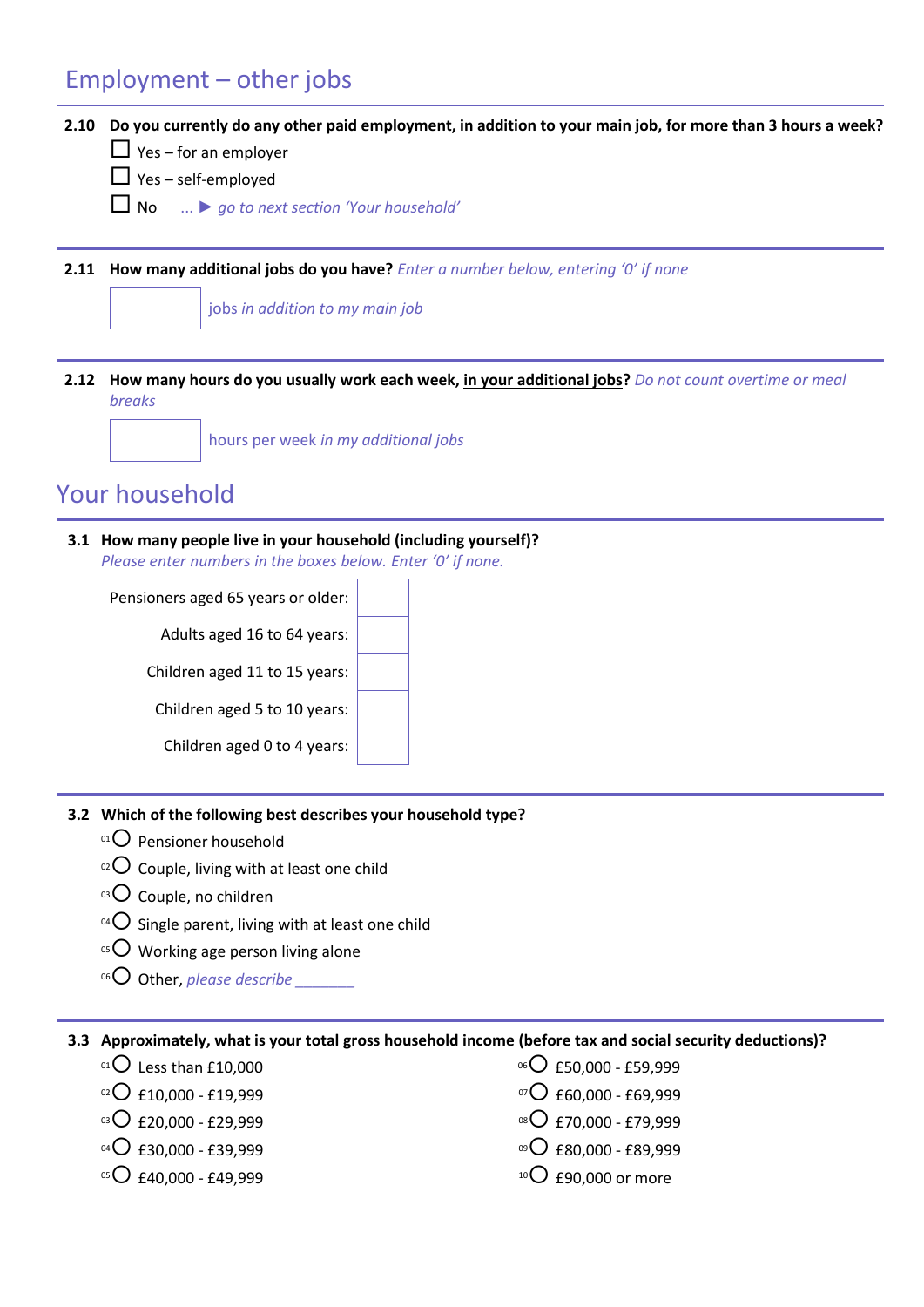# Unemployment

**4.1 Thinking about all adults in your household including yourself, how many are currently unemployed and looking for work?** *Enter a number below, entering '0' if none*



**4.2** *Of the number you gave in question 4.1,* **how many are registered as 'actively seeking work' at Social Security?** *Enter a number below, entering '0' if none*

Registered as 'actively seeking work'

### Your accommodation

### **5.1 What is the type of your accommodation?**

- $01$  Owner occupied
- <sup>02</sup> Social housing rent *('Andium homes' previously States housing, housing trust and parish rent)*
- $03$  Qualified private rent
- $104$  Staff or service accommodation
- $05$  Registered lodging house
- $106$  Lodger paying rent in private household
- $\sigma$ O Other non-qualified accommodation

**5.2 What type of property does your household occupy?** *(Tick one box only)*

- $01$  Bedsit
- $02$  Flat or maisonette
- $\,^{\circ}$ 3 $\,$ O Semi-detached/terraced house or bungalow
- $^{04}$ O Detached house or bungalow

# Members of the Armed Forces

- **6.1 Are you currently serving, or have you ever served, in the UK regular or reserve Armed Forces, including National Service or the Home Guard?** 
	- $01$  Yes currently serving
	- $02$  Yes served in the past
	- $03$  No
	- $04$  Don't know
- **6.2 Is there anyone else in your household who is currently serving, or has ever served, in the UK regular or reserve Armed Forces, including National Service or the Home Guard?** 
	- <sup>01</sup> Yes *… go to question 6.3*
	- <sup>02</sup> No *… go to next section 'Interacting with the States of Jersey'*
	- <sup>03</sup> Don't know *... go to next section 'Interacting with the States of Jersey'*
- **6.3 If you answered yes, how many of the other members of your household:**

**…are currently serving?** 

**…have served in the past?**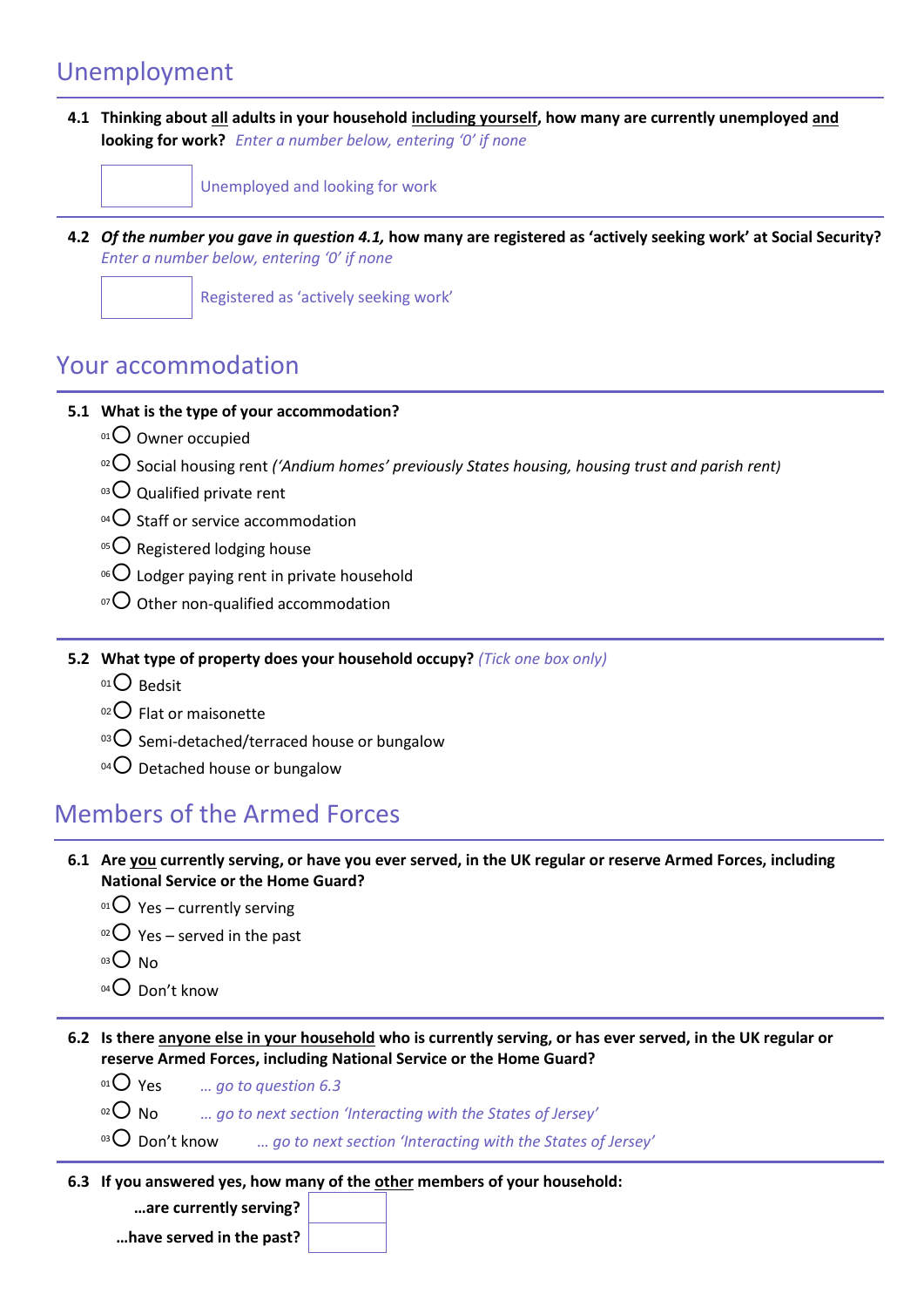# Interacting with the States of Jersey

#### **7.1 Which of the following would you use to contact States departments, or access their services?**

|                                                                                                  | I would                             |                    |                   |
|--------------------------------------------------------------------------------------------------|-------------------------------------|--------------------|-------------------|
| Tick one box in each row                                                                         | definitely use                      | I might use        | I would not use   |
| Face to face                                                                                     | $01$ $\left($                       | $_{02}$ $\bigcirc$ | 03()              |
| Telephone                                                                                        | 01()                                | $_{02}$ $\bigcirc$ | $03$ $\bigcirc$   |
| Email                                                                                            | 01                                  | $_{02}$ $O$        | $03$ $\bigcirc$   |
| Letter                                                                                           | 01()                                | $_{02}$ $O$        | $_0$ 3 $\bigcirc$ |
| Text message                                                                                     | 01()                                | $_{02}$ $\bigcirc$ | 03                |
| Website                                                                                          | 01()                                | $_{02}$ $\bigcirc$ | $_0$ 3 $\bigcirc$ |
| Social media (e.g. Facebook, Twitter)                                                            | 01()                                | $_{02}$ $\bigcap$  | 03                |
| Skype                                                                                            | $_{01}$ $\bigcap$                   | $_{02}$ $O$        | 03                |
| A web chat window / instant messaging                                                            | $_{01}$ $\bigcap$                   | $_{02}$ $\bigcirc$ | 03                |
| A smartphone or tablet 'app'                                                                     | $_{01}$ $\bigcap$                   | $_{02}$ $O$        | $_{03}O$          |
| An 'intelligent personal assistant' such as Apple's<br>Siri, Microsoft's Cortana, Amazon's Alexa | $01$ <sup><math>\left(</math></sup> | 02                 | 03                |

#### **7.2 Which (if any) of the following do you have?**

| Tick one box in each row            | Yes  | No.    | Not sure |
|-------------------------------------|------|--------|----------|
| A valid passport (any country)      | 01() | 02()   | 03()     |
| A valid UK driving licence          | 01() | $02$ ( | 03()     |
| A valid Jersey driving licence      | 01() | 02()   | 03()     |
| A credit card                       | 01() | 02()   | 03()     |
| A Jersey or UK current bank account | 01   | $02$ ( | 03()     |

#### **7.3 Which of the following do you use to access the internet?** *(Tick all that apply)*

- $\Box$  Home computer or laptop
- $\Box$  Work computer or laptop
- $\square$  Smartphone
- $\Box$  Tablet (iPad or similar)
- $\Box$  Internet enabled TV or games console
- Computer at library or café
- $\Box$  None of above I don't access the internet

### **7.4 Do you use Twitter?**

- 01<sup>O</sup> Yes
- $O<sub>02</sub>$  No

### **7.5 Do you use Facebook?**

- $01O$  Yes
- $02$  No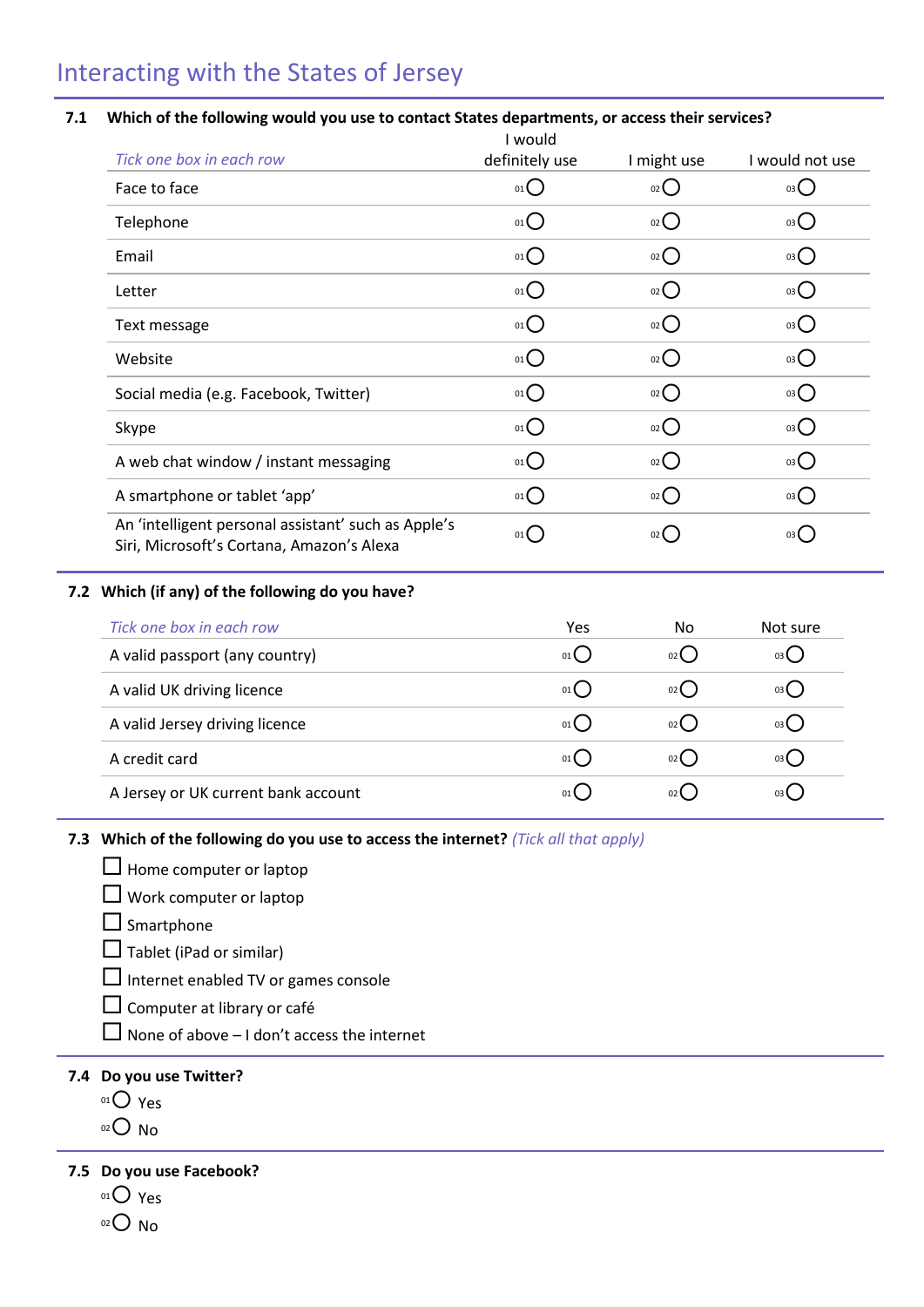# Your Jersey

### **8.1 As a place to live, how satisfied are you with your local neighbourhood (within 5 minutes' walk of your home)?**

- $01$  Very satisfied
- $02$  Fairly satisfied
- $03$  Not very satisfied
- $04$  Not at all satisfied

### **8.2 As a place to live, how satisfied are you with Jersey as a whole?**

- $01$  Very satisfied
- $02$  Fairly satisfied
- $03$  Not very satisfied
- $^{04}$  Not at all satisfied

# Voting

**9.1 Did you vote in the Jersey general election in October 2014?** 

- $01$  Yes
- $02$  No
- $03$  Can't remember
- **9.2 How likely are you to vote in the next Jersey general election in 2018?**
	- $01$  Very likely
	- $02$  Quite likely
	- $03$  Not very likely
	- $^{04}$  Not at all likely
- **9.3 Jersey currently uses a 'first past the post' voting system, where voters choose their preferred candidate(s) and the candidate(s) with majority of votes wins. In some alternative voting systems, voters can rank the candidates, from their most preferred option to their least.**

#### **Would you be more likely to vote if you were able to rank the candidates?**

- $01$  Yes
- $02$  No
- 03<sup>O</sup> Not sure

**9.4 Which (if any) of the following would make you more likely to vote in the next election?** *(Tick all that apply)* 

- $\Box$  Being able to vote by post
- $\Box$  Being able to vote online
- $\Box$  The option to select 'none of the above' on the ballot paper
- $\Box$  A longer pre-poll period (being able to vote before election day)

### $\Box$  Nothing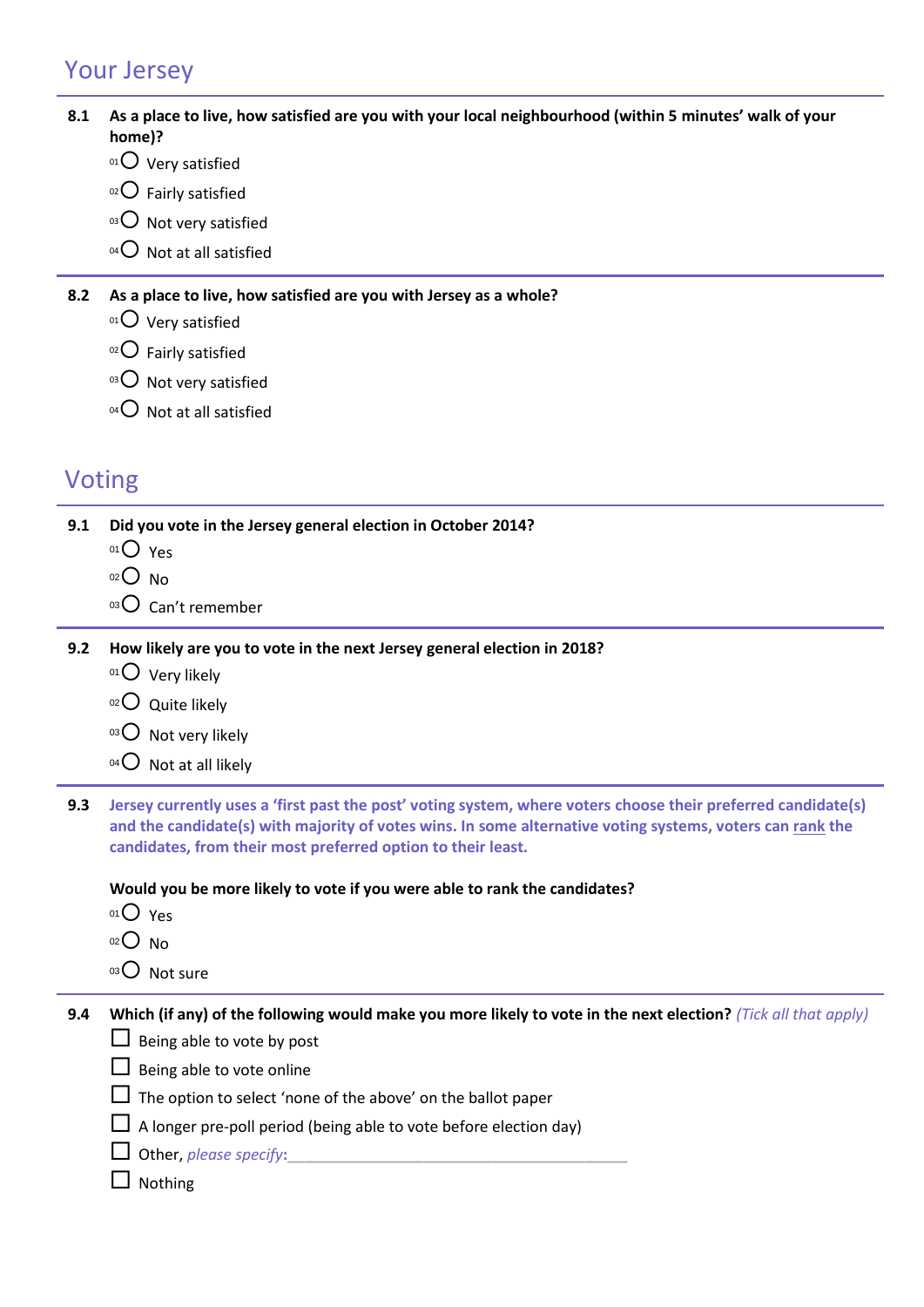# Discrimination

#### **10.1 Do you consider that you have been discriminated against in Jersey on any of the following grounds, within the past 12 months?**

|                              | Yes                | No                 |                     |
|------------------------------|--------------------|--------------------|---------------------|
| Your age                     | 01()               | $_{02}$ $\bigcirc$ |                     |
| Your gender                  | $_{01}$ $\bigcirc$ | $_{02}()$          |                     |
| Your sexual orientation      | 01()               | $_{02}$ ()         |                     |
| Your marital status          | $_{01}$ $\bigcirc$ | 02()               |                     |
| Your race or nationality     | 01()               | 02()               |                     |
| Your religion or beliefs     | 01()               | $_{02}$ $\bigcirc$ | Not applicable      |
| Pregnancy or maternity       | 01()               | $_{02}$ ()         | 03(                 |
| Your disability              | $_{01}$ $\bigcirc$ | $_{02}$ ()         | 03()                |
| Your gender reassignment     | 01()               | $02$ $\left($      | $03$ $\binom{1}{2}$ |
| Other reason (please specify | 01                 |                    |                     |

*► If you answered Yes to any grounds in question 10.1, please answer the following question, otherwise go to the next section 'Organ Donation'*

| <b>10.2</b> Where did the discrimination take place? (Tick all that apply) |  |  |
|----------------------------------------------------------------------------|--|--|
|                                                                            |  |  |

- $\Box$  Applying for a job
- $\Box$  At work
- $\square$  Buying goods or services
- $\square$  States departments or parishes
- $\Box$  Buying or renting a property
- $\square$  At school or college
- $\Box$  At a private club or association
- Other *(please specify\_\_\_\_\_\_\_\_\_\_\_\_\_\_\_\_\_\_)*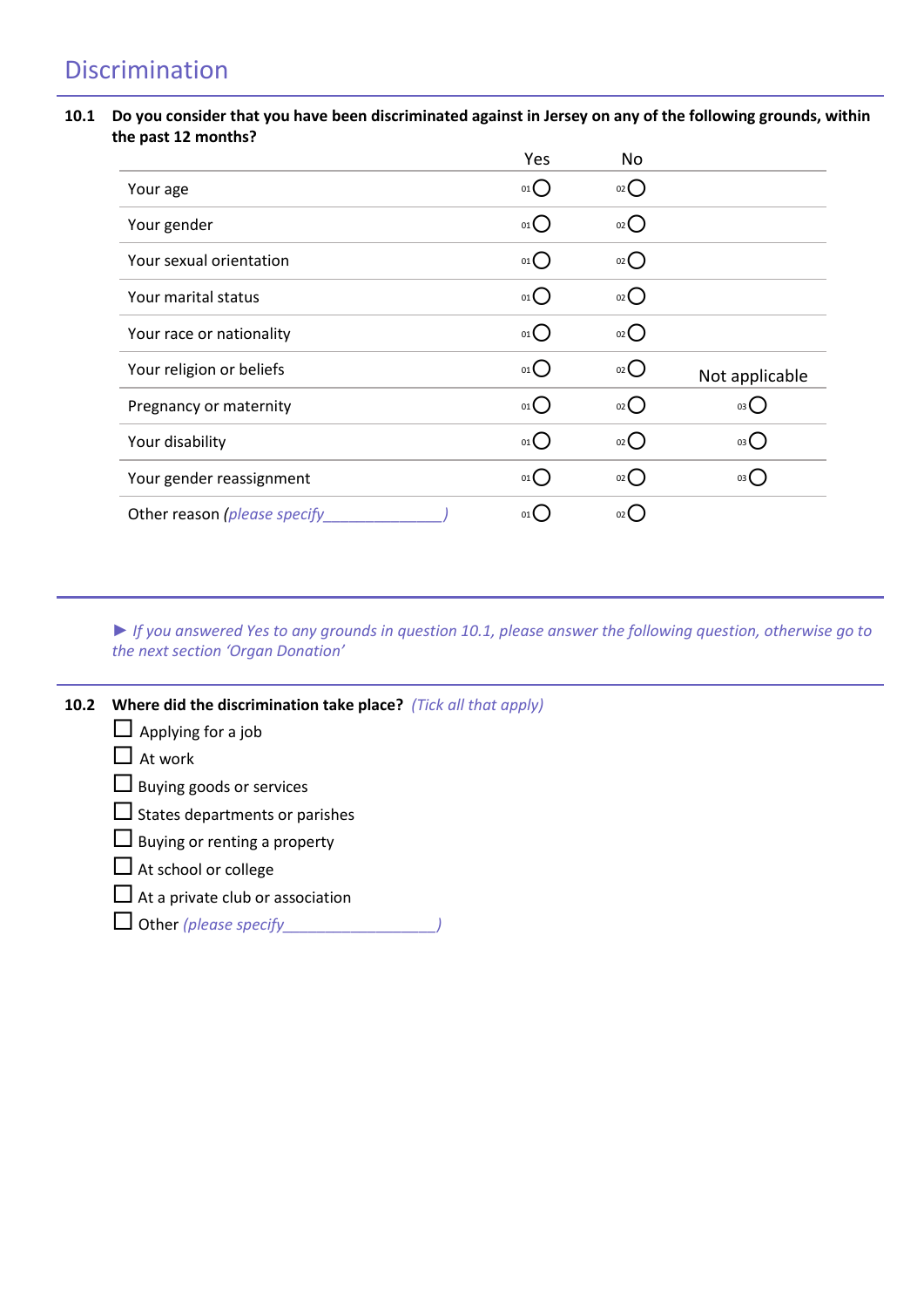# Organ donation

**11.1 When you die, would you want your organs to be used to treat others ('organ donation')?**

- 01<sup>O</sup> Yes
- $02$  No
- 03 Not sure

**11.2 Have you made members of your family aware of whether or not you want to donate your organs?** 

- $01$  Yes
- $02$  No
- 03 Not sure

**11.3 The NHS Organ Donor Register lists people who have said they would want to donate their organs in the event of their death. Have you registered to donate your organs on the NHS Organ Donor Register?**

<sup>01</sup> Yes *…please go to question 11.5* <sup>02</sup> No *…please go to question 11.4*

<sup>03</sup> Not sure *…please go to question 11.5*

- **11.4 If you have not registered to donate your organs, why is this?** *(Tick all that apply)* 
	- $\Box$  I haven't got round to it
	- $\Box$  I didn't know Jersey residents could register
	- $\Box$  I'm not sure how to register
	- $\Box$  I don't understand how organ donation works
	- $\Box$  I don't wish to donate
	- Other *(please specify\_\_\_\_\_\_\_\_\_\_\_\_\_\_\_\_\_\_)*
- **11.5 When someone who has registered to donate their organs dies, their family can stop the donation. Do you agree with this?** 
	- <sup>01</sup> Yes
	- $02$  No
	- 03 Not sure
- **11.6 Some countries have introduced a system of 'presumed consent', where people are assumed to have agreed to donate their organs unless they specifically opt out.**

**Do you think Jersey should introduce a 'presumed consent' system for organ donation?**

 $01$  Yes

- $02$  No
- 03 Not sure
- **11.7 If a system of presumed consent were introduced, and someone who died had not specifically opted out of donating their organs, should their family be able to stop the donation?** 
	- 01 Yes
	- $02$  No
	- $03$  Not sure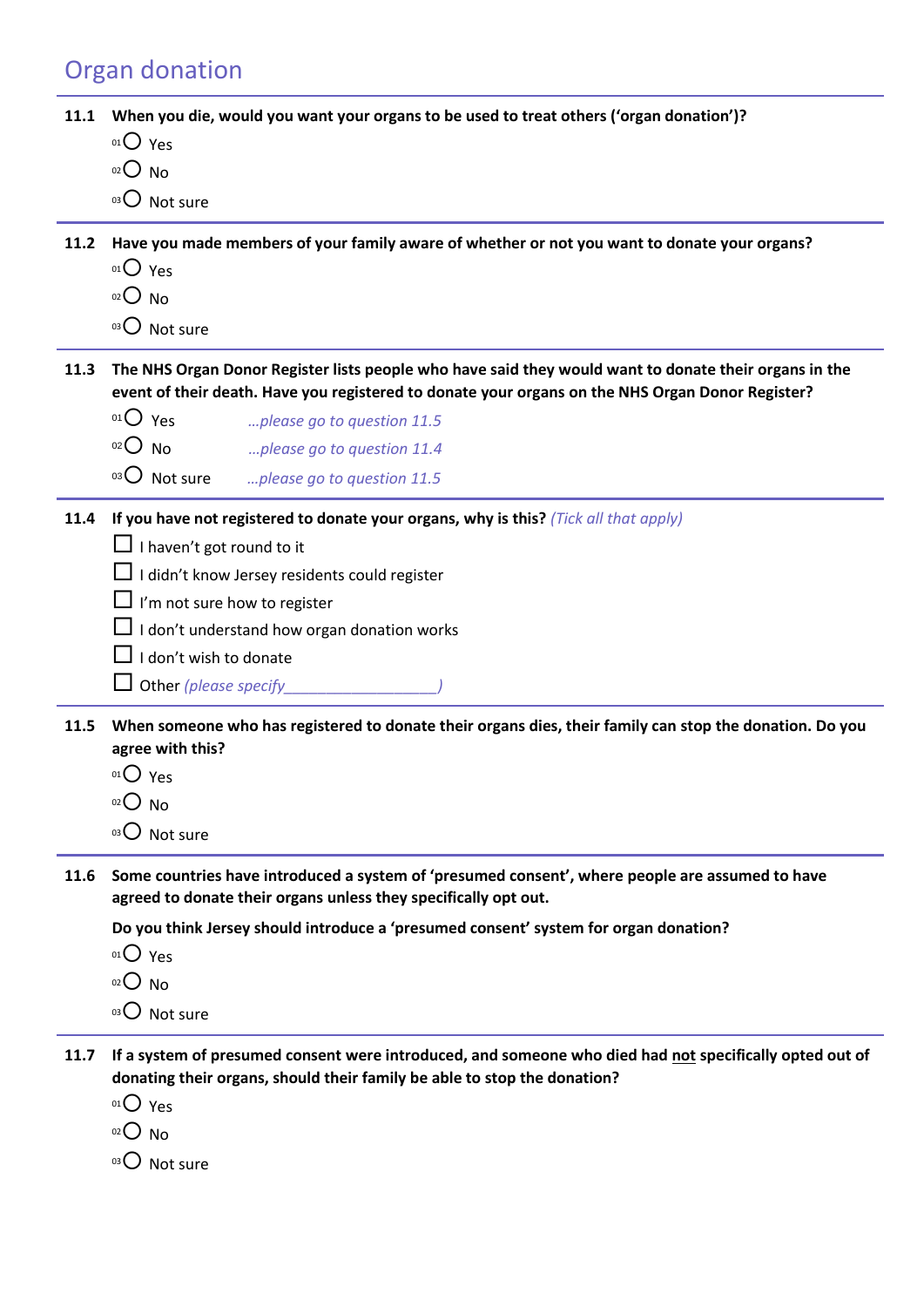# Organ donation continued

**11.8 If you needed an organ transplant would you want one**?

 $01$  Yes

- $O<sub>02</sub>$  No
- 03 Not sure
- **11.9 Do you have any other comments or suggestions about organ donation?**

**\_\_\_\_\_\_\_\_\_\_\_\_\_\_\_\_\_\_\_\_\_\_\_\_\_\_\_\_\_\_\_\_\_\_\_\_\_\_\_\_\_\_\_\_\_\_\_\_\_\_\_\_\_\_\_\_\_\_\_\_**

### Your general health

**12.1 How is your health in general? Would you say it was**

- $01$  Very good
- $O$  Good
- $03$  Fair
- $04\bigcirc$  Bad
- 05 Very Bad

**12.2 Do you have any longstanding illness, disability or infirmity?** *(By longstanding, we mean any condition that has lasted, or is expected to last, at least 12 months. Include any problems related to old age.)*

- <sup>01</sup> Yes *…please go to the next question*
- <sup>02</sup> No *…please go to question 13.1 'Smoking'*

**12.3 Are your day to day activities limited because of your health problem or disability?**

- $01$  Yes, a lot
- $02$  Yes, a little
- $03$  No

# Smoking

### **13.1 Do you use electronic cigarettes ('e-cigarettes')?**

- $01$  I use them everyday
- $10^{12}$  I use them often (more than once a week)
- $10^{3}$  I use them sometimes (more than once a month)
- $^{04}$  I've tried them once or twice
- $05$  I've never used them
- $06$  I've never heard of them
- **13.2 This question focuses on smoking tobacco products only, not e-cigarettes. Which of the following best describes you?** 
	- $01$  I have never smoked / I don't smoke
	- $10^{12}$  I used to smoke occasionally, but don't now
	- $\overline{0}$  I used to smoke daily, but don't now
	- <sup>04</sup> $\bigcirc$  I smoke occasionally, but not every day
	- $05$  I smoke daily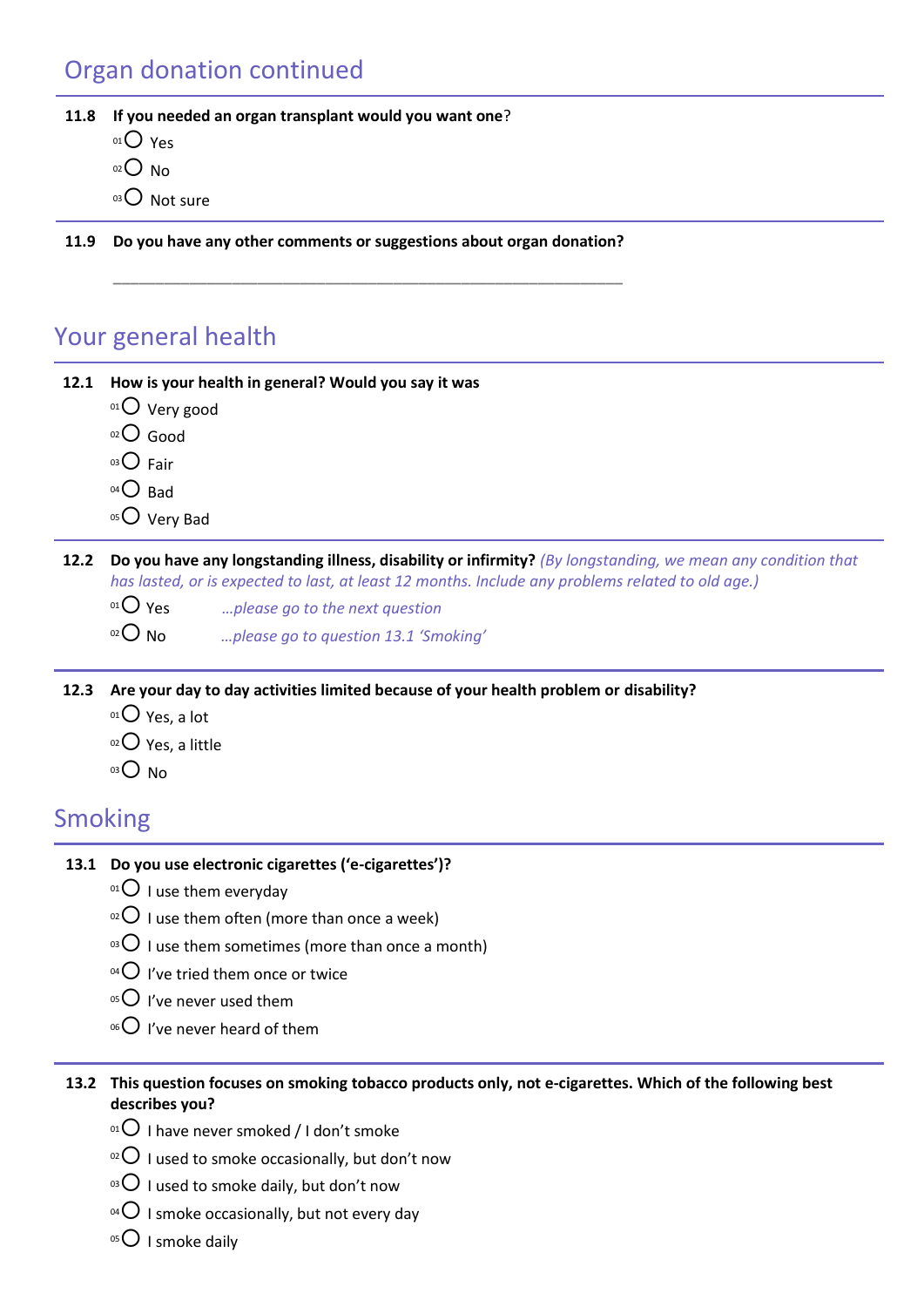### Health services in Jersey

**14.1 Some GP surgeries have a 'practice nurse' who can take blood samples, care for minor wounds and provide vaccinations and immunisations.**

**Would you like to be able to see a practice nurse rather than a GP for a routine or minor health issue?**

- $^{01}$  Yes definitely
- $02$  Yes maybe
- $03$  No
- **14.2 Would you like to be able to make an appointment with a pharmacist in a high street pharmacy for advice about a health issue (such as allergies, travel advice or help with your medicines)?**

 $01$  Yes – definitely

 $02$  Yes – maybe

- $03$  No
- **14.3 Would you like high street pharmacies to offer a 'drop in' clinic for basic health checks such as blood pressure or weight management?**

 $01$  Yes – definitely

- $02$  Yes maybe
- <sup>03</sup> No
- **14.4 How many times in the last year have you asked your pharmacist for advice on health related issues, including how to manage your medicines?**

times

**14.5 Does your GP surgery have reduced appointment fees for children?**

- $^{01}$  Yes reduced fee for children appointments
- $102$  Yes free appointments for children
- $03$  No children pay the same as adults
- $04$  I don't know

#### **14.6 Does the cost of any of the following stop you from going?** *(Tick one box in each row)*

|                                               | Yes – often | $Yes -$<br>sometimes | No | Don't know /<br>Not applicable |
|-----------------------------------------------|-------------|----------------------|----|--------------------------------|
| GP (for an adult appointment)                 | 01()        | 02()                 | 03 | 04                             |
| GP (for a child appointment)                  | 01          | $_{02}$ $\bigcirc$   | 03 | $04$ $\bigcirc$                |
| Nurse at the GP surgery                       | 01          | $_{02}$ ()           | 03 | $04$ $\bigcirc$                |
| Dentist (for an adult appointment)            | $_{01}O$    | $_{02}$ ()           | 03 | $04$ $\bigcirc$                |
| Dentist (for a child appointment)             | $_{01}O$    | $_{02}$ $\bigcirc$   | 03 | 04()                           |
| Optician                                      | 01          | 02()                 | 03 | $04$ $\bigcirc$                |
| Chiropodist                                   | 01          | $_{02}$ ()           | 03 | 04()                           |
| Other health professional<br>(please specify) | 01()        | 02 <sup>1</sup>      | 03 | $04$ (                         |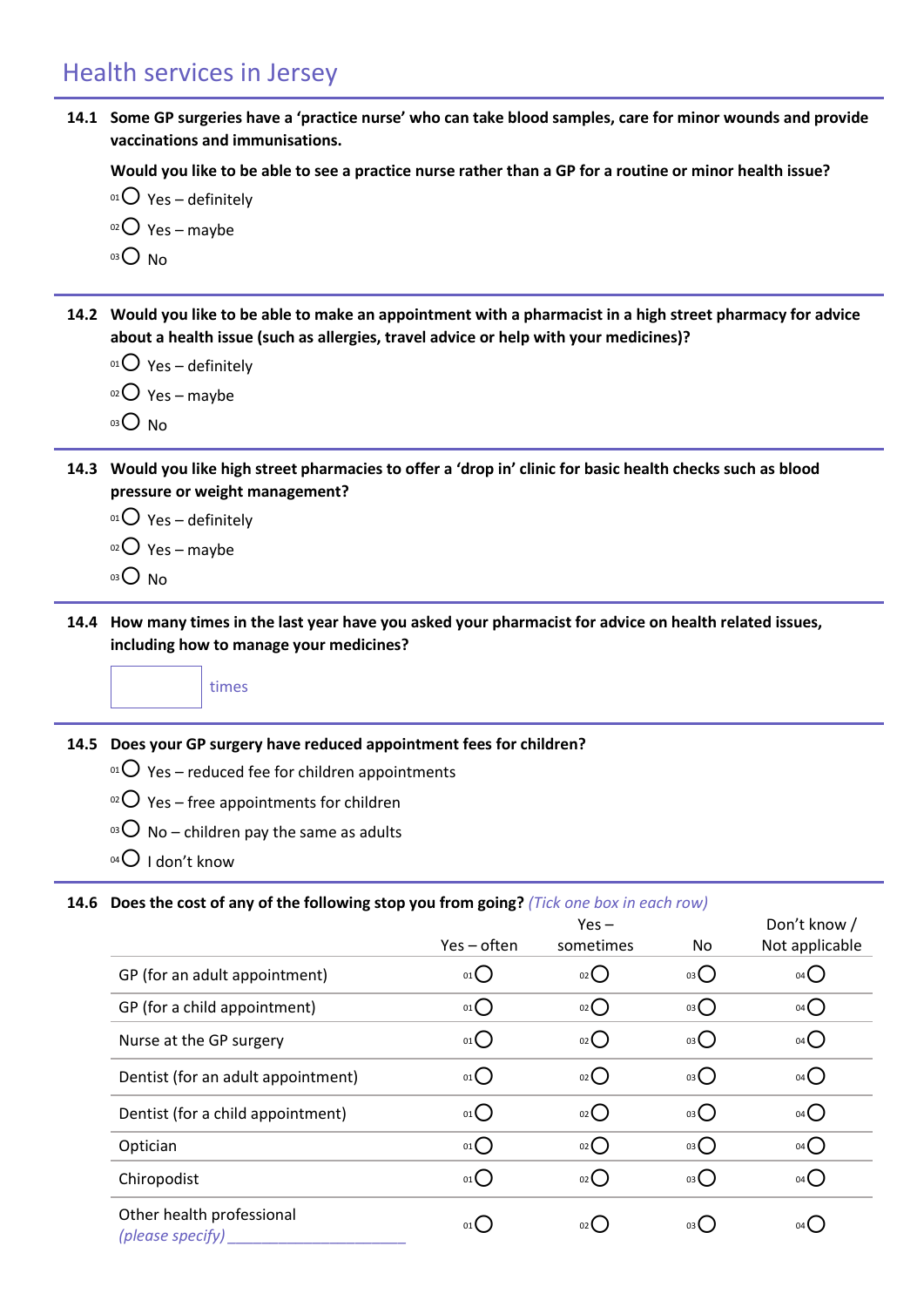### Health services in Jersey continued

**14.7 As Jersey's population 'ages', the health care system will have more people to look after and the cost of providing services will go up. How acceptable are the following ways of helping to meet the increased costs?** *(Tick one box in each row)*

|                                                                 | Very<br>acceptable | Fairly<br>acceptable | Not very<br>acceptable | Not at all<br>acceptable |
|-----------------------------------------------------------------|--------------------|----------------------|------------------------|--------------------------|
| Increasing existing taxes                                       | $01$ $\left($      | 02(                  | 03(                    | 04 (                     |
| Introducing a new tax that is only used to<br>meet health costs | 01(                | $02$ $\left($        | 03( )                  | $04$ $\left($            |
| Charging for some health services that are<br>currently free    | 01                 | $02$ $\left($        | 03()                   | $04$ (                   |

- **14.8 If charges were introduced for some health services, should they be reduced for people who need frequent appointments?**
	- $10^{\circ}$  Yes no matter what the person's income
	- $10^{20}$  Yes but just for those on lower incomes
	- $03$  No

### Money matters

#### **15.1 Does your household have difficulties paying for the following because of a shortage of money?**

|                                                                                | Yes  | No.  | Sometimes     | Not needed<br>or wanted |
|--------------------------------------------------------------------------------|------|------|---------------|-------------------------|
| Replacing any worn-out furniture                                               | 01() | 02(  | 03()          | 04 <sup>l</sup>         |
| Replacing or repairing electrical appliances (e.g. fridge,<br>washing machine) | 01() | 02() | 03()          | 04 L                    |
| Having friends/relatives round for a drink or a meal<br>once a month           | 01() | 02(  | 03()          |                         |
| Having up to £5 to spend each week on yourself                                 | 01() | 02(  | 03()          | 04 (                    |
| Saving regularly (£10 a month) for rainy days or<br>retirement                 | 01   | 02   | $03$ $\left($ |                         |

**15.2 Could your household afford an unexpected, but necessary, expense of £1,000?**

- $01O$  Yes
- $O<sub>02</sub>$  No

#### **15.3 In the last 12 months, has your household been in arrears for the following (i.e. unable to pay on time)?**

|                                         | Not applicable | Yes             | No   |
|-----------------------------------------|----------------|-----------------|------|
| Mortgage or rent payments for your home | 01(            | 02(             | 03 ( |
| Parish rates                            | 01(            | 02(             | 03 ( |
| Electricity, gas or oil bills           | 01(            | 02(             | 03(  |
| Water bill                              | $01$ $\left($  | $02$ (          | 03(  |
| Hire purchase or other loan payments    | 01 <b>(</b>    | 02 <sup>2</sup> | 03 ( |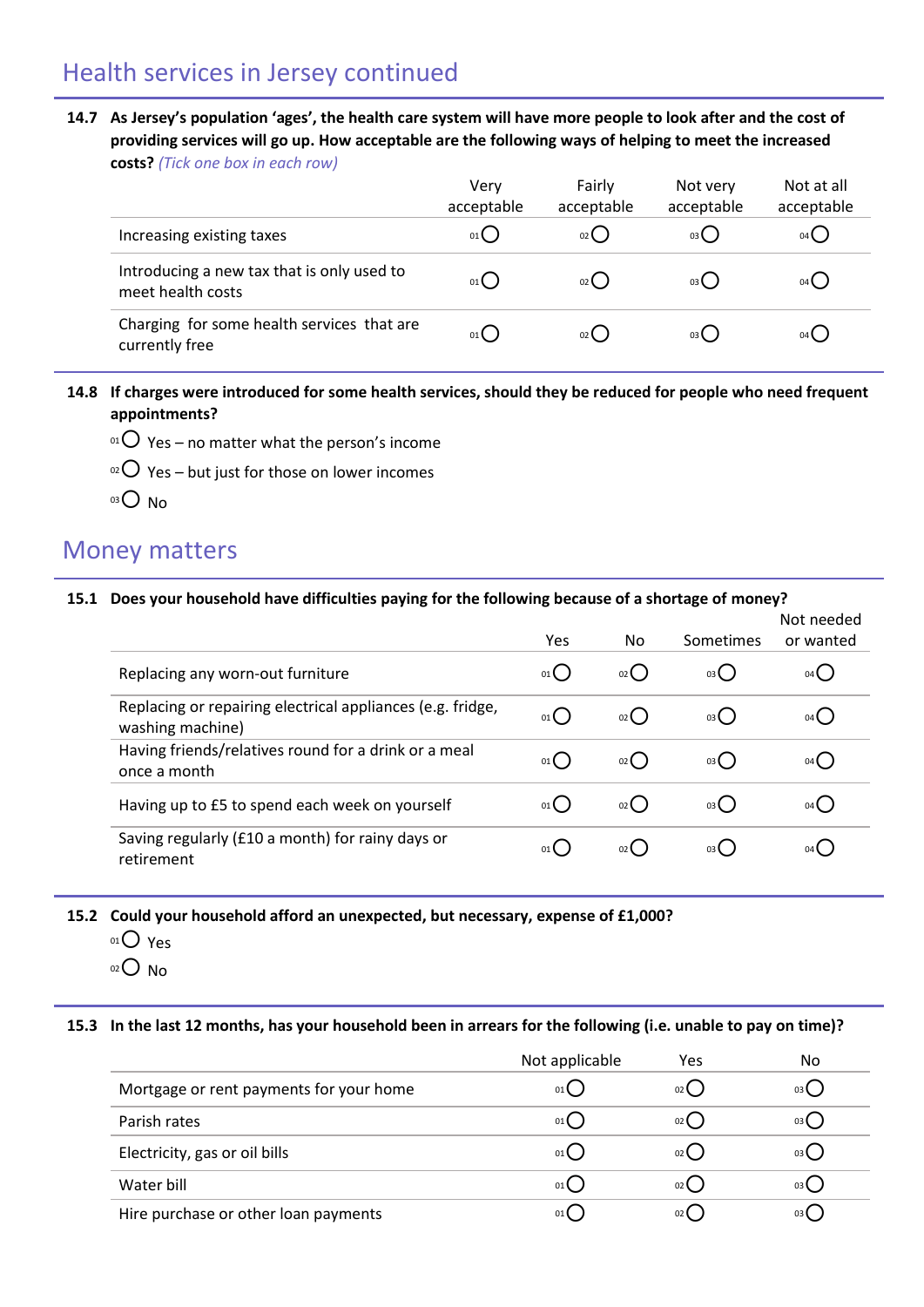# Money matters continued

#### **15.4 Has your household gone without the following because of a shortage of money over the last 12 months?**

|                                                                    |                   |                     |           | Not needed          |
|--------------------------------------------------------------------|-------------------|---------------------|-----------|---------------------|
|                                                                    | Yes               | No                  | Sometimes | or wanted           |
| A one week holiday away from home                                  | 01()              | $_{02}$ $\bigcirc$  | 03        | 04()                |
| A telephone (landline or mobile)                                   | $_{01}O$          | $_{02}$ $\bigcap$   | 03        | 04()                |
| A computer and internet connection                                 | $01$ <sup>O</sup> | $_{02}()$           | 03        | $04$ $\bigcirc$     |
| A colour television                                                | $_{01}$ $\bigcap$ | $_{02}$ $\bigcap$   | 03        | $04$ $\bigcap$      |
| A washing machine                                                  | 01()              | $_{02}$ ()          | 03        | 04()                |
| A car                                                              | $_{01}$ $\bigcap$ | $_{02}$ ()          | 03        | 04()                |
| Enough heating to keep your home warm                              | 01()              | $_{02}$ ()          | 03        | 04()                |
| Fresh fruit or vegetables                                          | $_{01}$ $\bigcap$ | $_{02}$ $\bigcap$   | 03()      | $04$ $\bigcap$      |
| Cooked main meal each day                                          | $_{01}$ $\bigcap$ | $02$ $\binom{1}{2}$ | 03        | $04$ $\binom{1}{2}$ |
| Eating meat, chicken or fish every second day, if you<br>wanted to | $01$ $\left($     | 02 <sup>l</sup>     | 03(       | 04                  |

### **15.5 Has your household gone without the following because of a shortage of money over the last 12 months?**

|                                                    | <b>Yes</b>    | No.             | Sometimes       | Not needed<br>or wanted |
|----------------------------------------------------|---------------|-----------------|-----------------|-------------------------|
| Weatherproof coat for each adult                   | 01()          | 02()            | 03()            | 04                      |
| Two pairs of all weather shoes for each adult      | 01()          | 02()            | 03()            | 04 (                    |
| New clothes for adults (i.e. not second hand)      | 01()          | 02()            | $03$ $\bigcirc$ | 04 (                    |
| Buying presents for religious or special occasions | 01()          | 02()            | $03$ $\bigcirc$ | $04$ (                  |
| Weatherproof coat for each child in the household  | 01()          | 02()            | $03$ $\bigcirc$ | $04$ (                  |
| Two pairs of all weather shoes for each child      | 01()          | 02()            | 03()            | 04 (                    |
| New clothes for children (i.e. not second hand)    | $01$ $\left($ | 02 <sub>0</sub> | 03()            | 04                      |

#### **15.6 As a household, how easy or difficult do you find it to cope financially?**

- $01$  Very easy
- $02$  Quite easy
- 03 O Neither easy or difficult
- $04$  Quite difficult
- 05 Very difficult

### **15.7 Comparing back to one year ago, how would you describe your household's financial situation today?**

- 01<sup>O</sup> Much improved
- $02$  A little improved
- $03$  About the same
- $04$  A little worse
- $05$  Much worse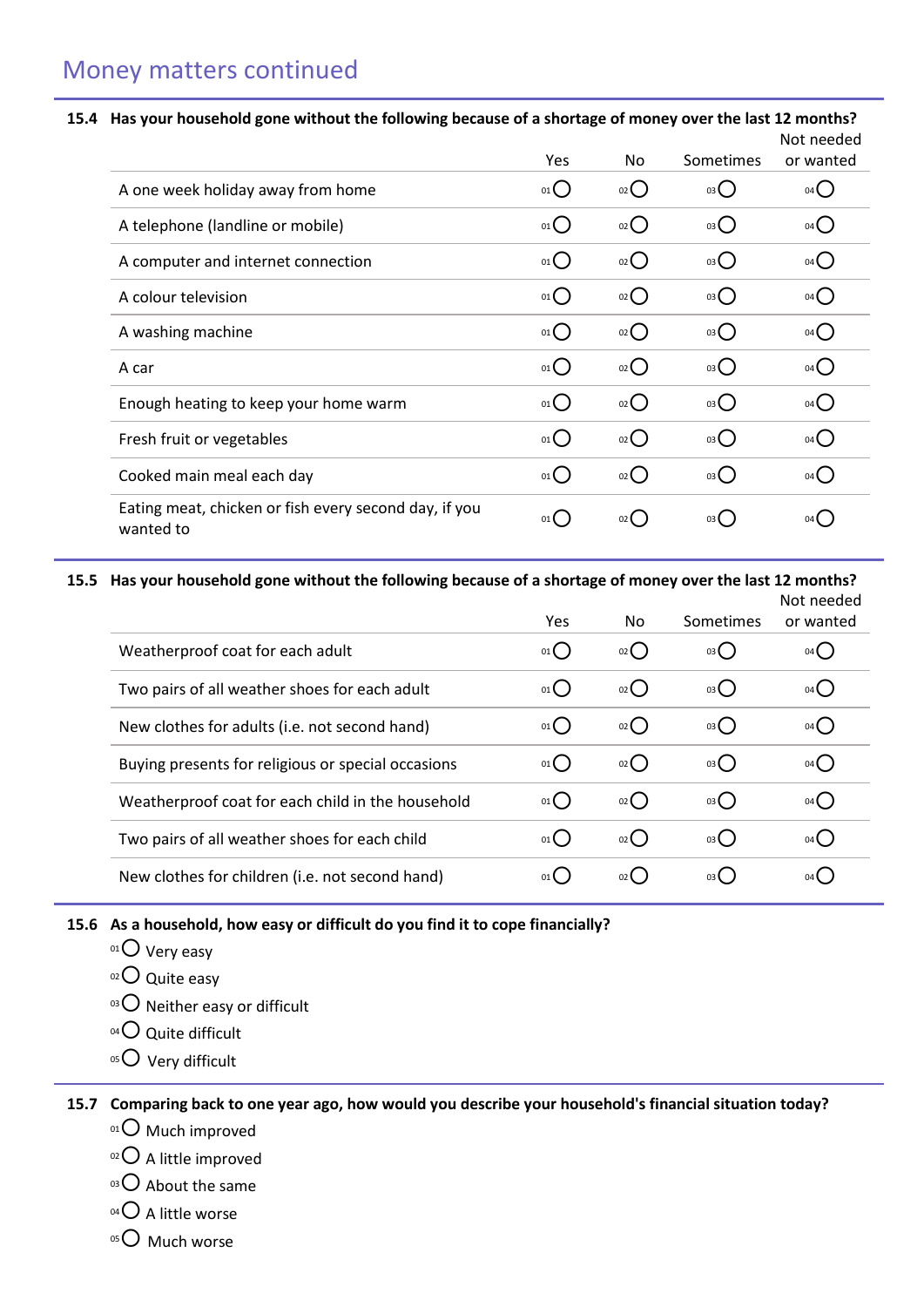# Food and diet

#### **What counts as 'one portion of fruit or vegetable'?**

- **Yes:** fresh, frozen, canned, dried or cooked fruit or vegetables, including pulses, beans and lentils
- **No:** potatoes, chips, yams

Only count fruit juice once, no matter how much you drink.

Examples of 'one portion' size: 1 apple/orange/banana; 2 plums/kiwis; a full tablespoon of dried fruit; a small bowl of salad; 2 heaped tablespoons of greens; 3 heaped tablespoons of carrots, sweetcorn, beans or peas.

#### **16.1 How many portions of fruit and vegetables have you eaten** *in the last 24 hours***?**

portions in the last 24 hours

### **7.1 16.2 Please indicate how much you agree or disagree with the following statements.**

| (Please tick one box in each row)                                            |                   |                    | Neither               |                             |                             |
|------------------------------------------------------------------------------|-------------------|--------------------|-----------------------|-----------------------------|-----------------------------|
|                                                                              | Agree<br>strongly | Agree<br>slightly  | agree $/$<br>disagree | <b>Disagree</b><br>slightly | <b>Disagree</b><br>strongly |
| Eating healthily is important to me                                          | 01                | $_{02}$ $\bigcirc$ | 03                    | $04$ $\bigcirc$             | 05                          |
| It is difficult to find affordable fruit and vegetables                      | 01                | $_{02}$            | 03                    | $04$ $\bigcirc$             | 05                          |
| I do not have the skills to cook meals from scratch                          | 01                | $_{02}$            | $03\bigcirc$          | $04$ $\bigcirc$             | 05                          |
| I am more likely to buy a product if it has a label<br>showing it is healthy | 01                | $_{02}$ $\bigcirc$ | 03                    | $04$ $\bigcirc$             | 05                          |
| I do not have adequate facilities to cook healthy<br>meals                   | 01                | $_{02}$ $\bigcirc$ | 03                    | $04$ $\bigcirc$             | 05                          |
| I do not know what foods to cook to make a<br>healthy meal                   | $01$ <sup>O</sup> | $_{02}$ $\bigcap$  | 03                    | $04$ $\bigcirc$             | 05                          |
| There is a poor choice of healthy foods in<br>restaurants and canteens       | $01$ <sup>O</sup> | $_{02}()$          | $03$ $\bigcirc$       | $04$ $\bigcirc$             | 05                          |
| There is a poor choice of healthy foods in places<br>where I shop            | $01$ <sup>O</sup> | $_{02}$ ()         | 03()                  | 04()                        | 05                          |

#### **16.3 What is your waist measurement? Please omit this question if you are currently pregnant.**

**How to measure your waist (**Note – it is different to belt size!)

Find the bottom of your ribs and the top of your hips, and measure around your middle at a point mid-way between these. For many people this will be at the level of the tummy button. Remember not to breathe in! *(Answer in either centimetres or inches)*

| $\cdot$ |  |
|---------|--|
|---------|--|

#### **16.4 How tall are you?** *(Answer in either metres or feet and inches)*

| $\sim$<br>$-22$<br>U.<br>∼<br><u>.</u> |
|----------------------------------------|
|----------------------------------------|

#### **16.5 How much do you weigh?** *(Answer in either kilograms or stones and pounds)*

| kilograms | or |  | stone, |  | pounds |
|-----------|----|--|--------|--|--------|
|-----------|----|--|--------|--|--------|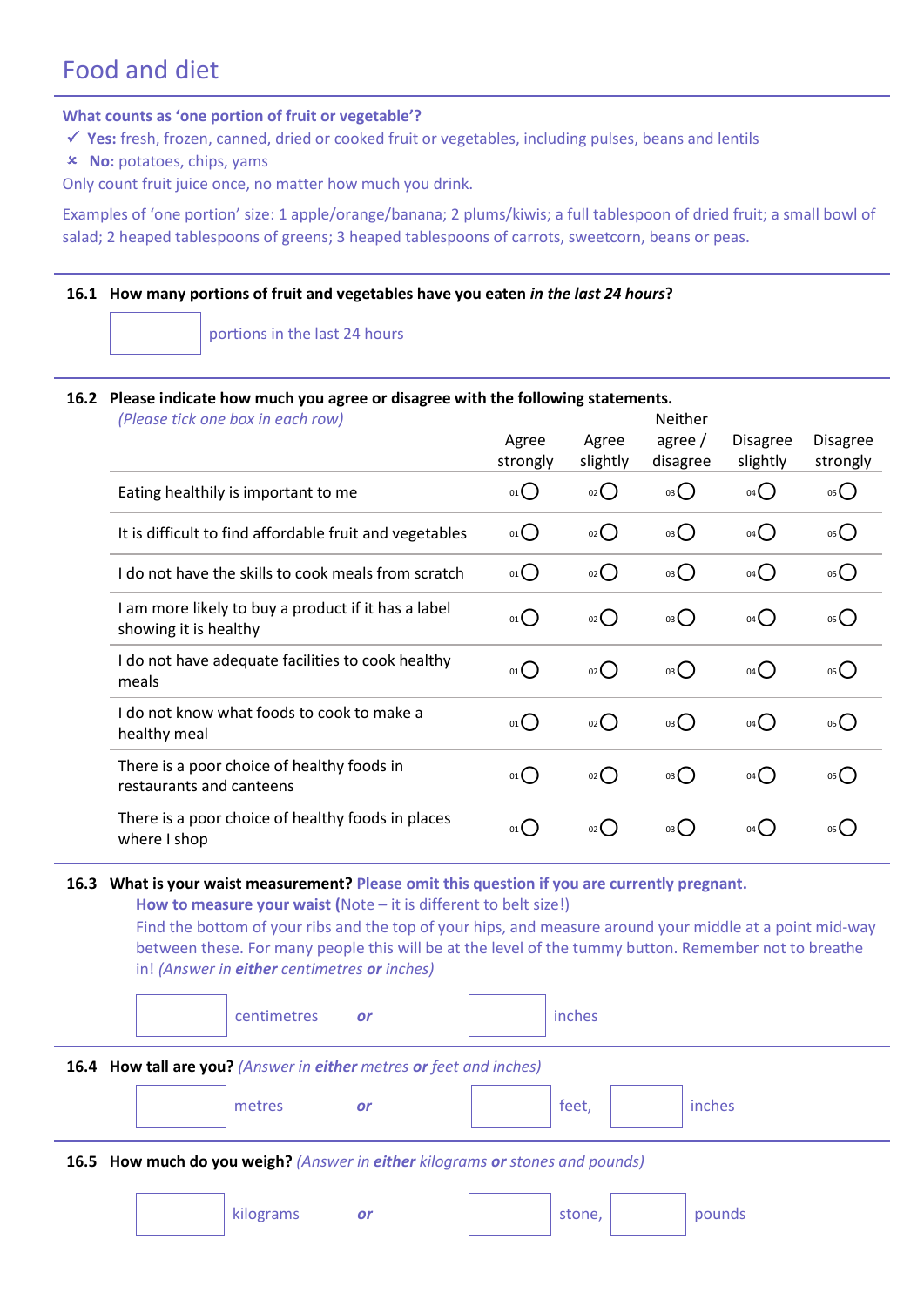# Being active

- **4.1 17.1 Would you say that you are**: *(Tick one box only)*
	- $01$  Very physically active
	- $02$  Fairly physically active
	- $03$  Not very physically active
	- $04$  Not at all physically active
- **17.2 How many times in a** *typical* **week do you normally undertake moderate intensity sport or physical activity**  whilst at a sports club or using public facilities, for 30 minutes or longer (this may be built up in spells of 10 or 15 minutes)?

This includes all organised sport in which you participate through a club and also activities involving the use of public facilities such as gyms, golf, keep fit and swimming. *(Tick one box only)*

- 01<sup>O</sup> None
- 02 Once
- $03$  Twice
- $04$  Three times
- $05$  Four times
- $^{06}$ C Five or more times

#### **4.2 17.3 In addition, how many times in a** *typical* **week do you normally undertake any other moderate physical activity for 30 minutes or longer?**

**4.4** This includes any manual work as part of your job, and also physical activity e.g. cycling to work or the shops, brisk walking, dancing, jogging, swimming in the sea, heavy gardening and housework. *(Tick one box only)*

- $01$  None
- $O$  Once
- $03$  Twice
- $04$  Three times
- $05$  Four times
- $06$  Five or more times

**17.4 Would you like to do more exercise or physical activity than you do at the moment?**

- $01$  Yes
- $02$  No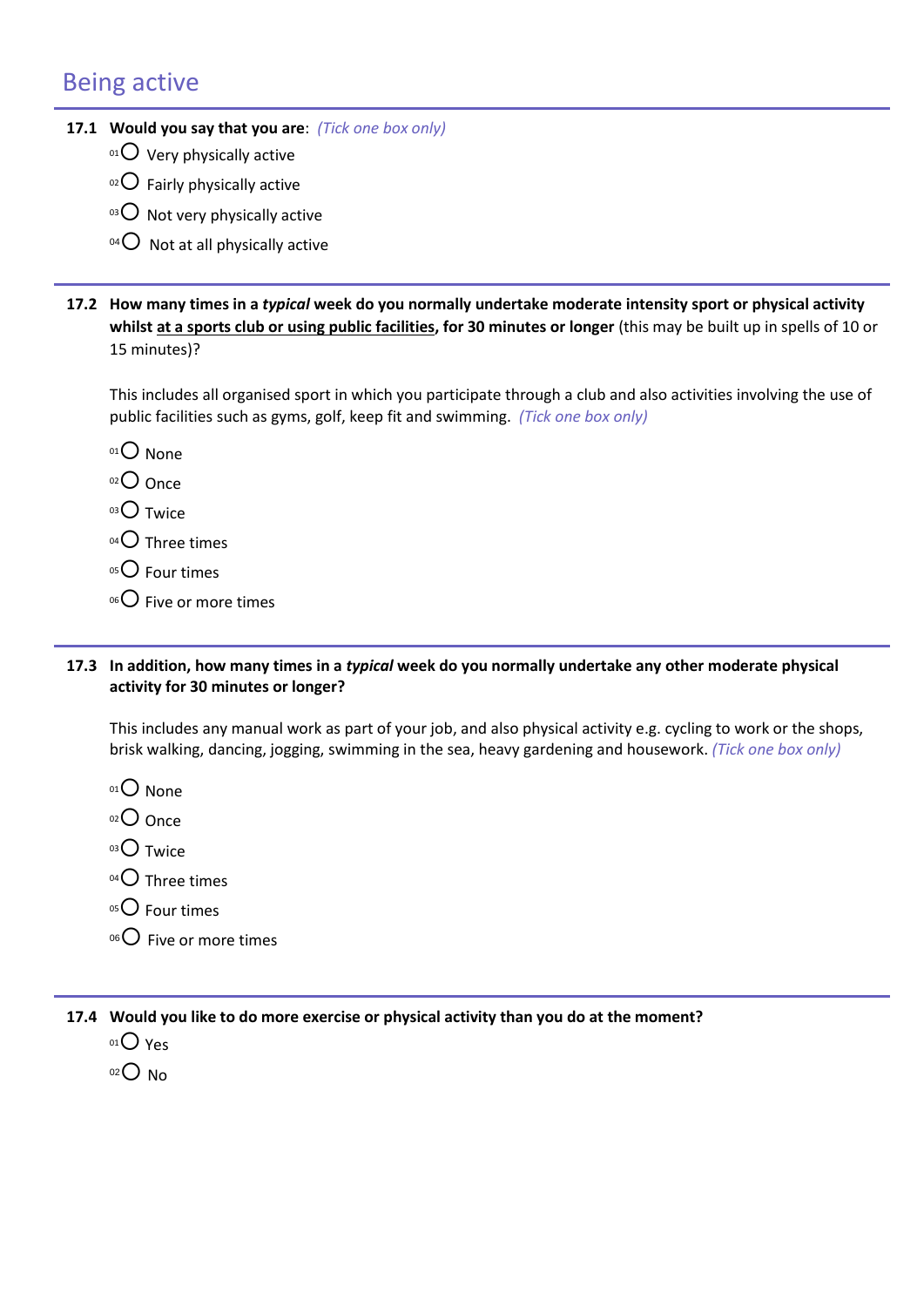# Breastfeeding

#### **7.2 18.1 Please indicate how much you agree or disagree with the following statements.**

| (Tick one box in each row)                                                      |                   |                    | Neither            |                             |                             |
|---------------------------------------------------------------------------------|-------------------|--------------------|--------------------|-----------------------------|-----------------------------|
|                                                                                 | Agree<br>strongly | Agree<br>slightly  | agree/<br>disagree | <b>Disagree</b><br>slightly | <b>Disagree</b><br>strongly |
| It's OK for women to breastfeed their<br>babies in public places                | 01()              | $_{02}$ $\bigcap$  | 03                 | $04$ $\bigcirc$             | $05$ <sup>O</sup>           |
| Breastfeeding mothers should be discreet<br>when feeding their babies in public | 01()              | $_{02}()$          | $03$ $\bigcirc$    | 04()                        | 05                          |
| I would feel uncomfortable if a mother<br>breastfed her child near to me        | 01()              | $_{02}$ $\bigcirc$ | 03                 | 04()                        | $05$ $\bigcirc$             |
| I think employers should provide rest<br>breaks for nursing mothers             | 01()              | $_{02}$ $\bigcirc$ | 03                 | 04()                        | 05()                        |
| I think employers should provide facilities<br>for nursing mothers              | 01                | $_{02}$ $\bigcirc$ | 03                 | $04$ $\bigcirc$             | 05()                        |
| Mothers should breastfeed their babies if<br>they can                           | 01                | $_{02}$ $\bigcirc$ | 03                 | $04$ $\bigcirc$             | $05$ <sup>O</sup>           |
| There is too much pressure put on<br>mothers to breastfeed                      | 01 (              | 02 <sub>0</sub>    | 03                 | $04$ (                      | 05(                         |

# Wellbeing

#### **19.1 Overall, how satisfied are you with your life nowadays?**

On a scale of 0 to 10: where ten is 'completely' and zero is 'not at all', please enter a number:

#### **19.2 Overall, to what extent do you feel the things you do in your life are worthwhile?**

On a scale of 0 to 10: where ten is 'completely' and zero is 'not at all', please enter a number:

#### **19.3 Overall, how happy did you feel yesterday?**

On a scale of 0 to 10: where ten is 'completely' and zero is 'not at all', please enter a number:



#### **19.4 Overall, how anxious did you feel yesterday?**

On a scale of 0 to 10: where ten is 'completely' and zero is 'not at all', please enter a number: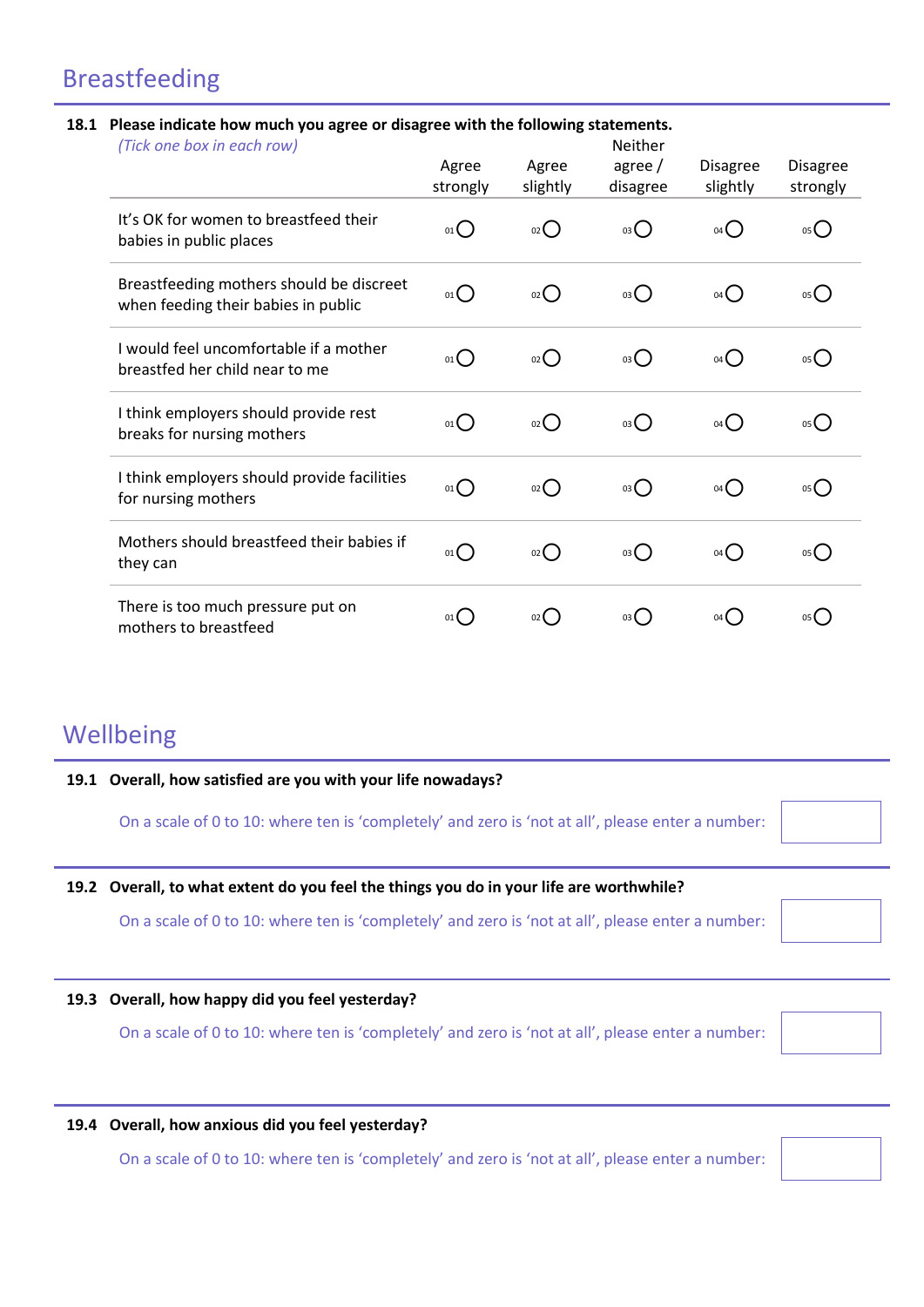# Wellbeing continued

#### **19.5 To what extent do you agree or disagree with the following statements?**

| (Tick one on each row)                                                                                  | Strongly<br>agree          | Agree         | Neither<br>agree nor<br>disagree | <b>Disagree</b>                   | Strongly<br>disagree |
|---------------------------------------------------------------------------------------------------------|----------------------------|---------------|----------------------------------|-----------------------------------|----------------------|
| Anyone can have mental health problems                                                                  | 01()                       | 02()          | 03 <sup>°</sup>                  | $04$ <sup><math>\sim</math></sup> | 05()                 |
| If someone close to me had a mental health<br>problem, I would know how to support them                 | 01()                       | $02$ $\left($ | 03()                             | 04()                              | 05()                 |
| If I had a mental health problem, I would feel<br>comfortable talking with a friend or family<br>member | 01()                       | $_{02}$ ()    | 03()                             | 04()                              | 05()                 |
| If I was living with a mental health problem, I<br>wouldn't want people knowing about it                | 01()                       | $_{02}$ ()    | 03( )                            | 04()                              | 05()                 |
| People are generally caring and sympathetic<br>to people with mental health problems                    | 01()                       | 02()          | 03()                             | $04$ $\bigcirc$                   | 05()                 |
| I wouldn't know what to say to someone<br>with a mental health problem                                  | $_{01}$ $\left($ $\right)$ | 02()          | 03( )                            | 04()                              | 05()                 |
| I know where to find local information on<br>support for mental health problems                         | 01                         | 02            | 03 <b>(</b>                      | $04$ ( )                          |                      |

# Volunteering

We are interested in any volunteering you do – that is, work that you do without receiving any payment (except **perhaps expenses). Voluntary activities might be organising or helping to run events, raising money, providing transport, coaching or tuition.**

**This does not include time spent solely supporting your own family members.**

| 20.1 | In the last 12 months, have you spent any time volunteering in the following areas?<br>(Tick all that apply) |
|------|--------------------------------------------------------------------------------------------------------------|
|      | $\Box$ Health and disability (including elderly)                                                             |
|      | $\Box$ Religion / church                                                                                     |
|      | $\Box$ Culture, heritage or environment                                                                      |
|      | $\Box$ Local community or neighbourhood groups                                                               |
|      | $\Box$ Education (children or adults)                                                                        |
|      | $\Box$ Sport / recreation                                                                                    |
|      | $\Box$ Other charities                                                                                       |
|      | $\Box$ Other, please specify:                                                                                |
|      | $\Box$ I have not done any volunteering  ► go to next section – 'The Jersey Employment Trust'                |
|      |                                                                                                              |

### **20.2 In the last 12 months, approximately how often did you volunteer?**

- $01$  At least weekly
- 02 Monthly
- 03 At least twice a year
- 04 Once only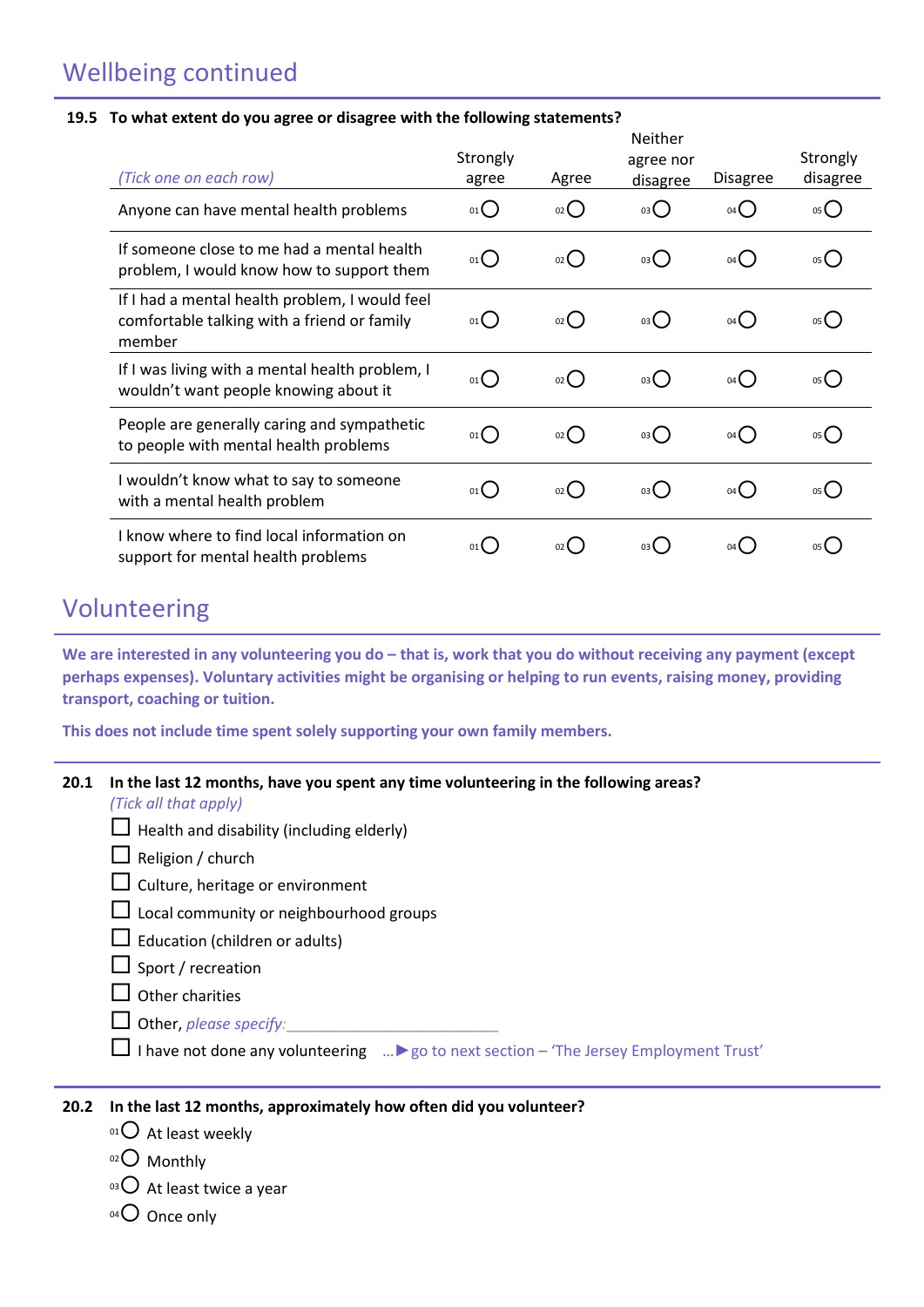# The Jersey Employment Trust

### **21.1 Have you heard of 'JET' (the 'Jersey Employment Trust')?**

- <sup>01</sup> *O* Yes *…go to the next question*<br><sup>02</sup> O No *…go to the next section* 'I
	- <sup>02</sup> No *…go to the next section 'Work life balance'*

### **21.2 Did you know that JET offers the following services?**

|                                                                                                | Yes         | No |
|------------------------------------------------------------------------------------------------|-------------|----|
| Working with businesses to match people with disabilities to job<br>opportunities              | 01(         |    |
| Helping people with disabilities find employment                                               | 01          |    |
| Supporting people with disabilities in the workplace                                           | 01()        |    |
| Offering general advice and information to businesses on employing<br>people with disabilities | 01          |    |
| Helping to improve the employment skills of people with disabilities                           | 01 <b>(</b> |    |

# Work life balance

### **22.1 Do you think that you spend too much, too little or just about the right amount of time in the following areas?**

| Tick one box in each row                                             | Too much<br>time | Too little<br>time                   | Just about the<br>right amount<br>of time |
|----------------------------------------------------------------------|------------------|--------------------------------------|-------------------------------------------|
| Job / paid work                                                      | 01()             | 02()                                 | 03()                                      |
| Contact with family members living in this household or<br>elsewhere | $01$ $\left($    | $02$ $\begin{pmatrix} \end{pmatrix}$ | 03()                                      |
| Other social contact (not family)                                    | 01               | 02                                   | 03 (                                      |
| Hobbies / interests                                                  | 01(              | 02 <sup>2</sup>                      | 03 (                                      |

### **22.2 How do you rate the range of the following leisure activities available in Jersey?**

| Tick one box in each row                                                                              | Verv<br>good  | Good  | Poor | Verv<br>poor | Don't<br>know |
|-------------------------------------------------------------------------------------------------------|---------------|-------|------|--------------|---------------|
| Sporting activities and events                                                                        | $01$ $\left($ | 02(   | 03(  | $04$ ( )     | 05(           |
| Social and recreational activities<br>(e.g. restaurants, bars, social clubs etc.)                     |               | 02(   | 03(  | $04($ )      |               |
| Cultural events, attractions and activities<br>(e.g. festivals, music, theatre, exhibitions, museums) |               | 02 (D |      |              |               |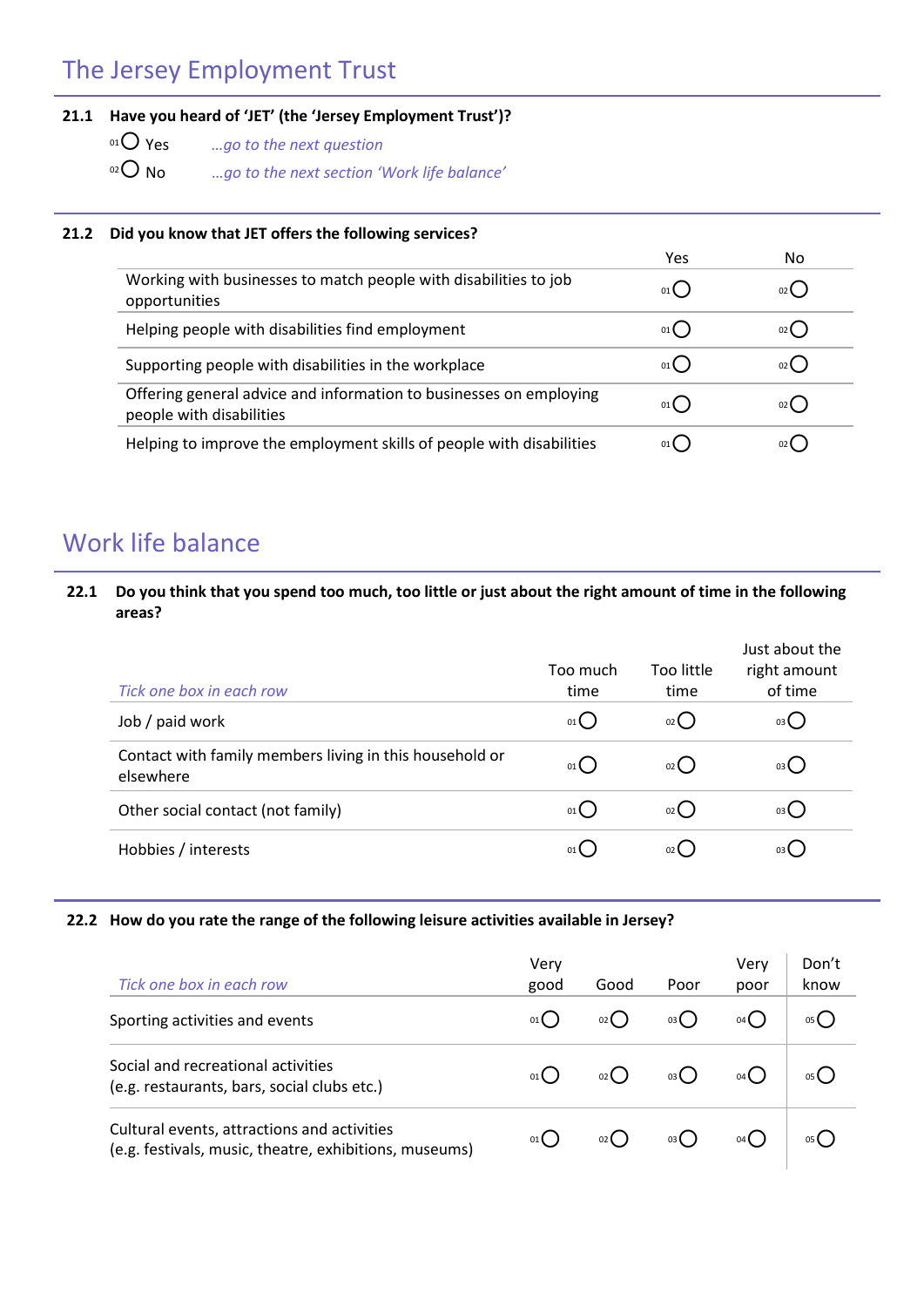# Our public spaces

#### **23.1 How do you rate the following in Jersey?**

|                                                                | Very |                    |                 | Very            | Don't             |
|----------------------------------------------------------------|------|--------------------|-----------------|-----------------|-------------------|
|                                                                | good | Good               | Poor            | poor            | know              |
| Cleanliness of roads and pavements                             | 01() | $_{02}$            | 03              | $04$ $\bigcirc$ | 05C               |
| Cleanliness of car parks                                       | 01() | 02                 | 03              | $04$ $\bigcirc$ | $05$ $\bigcirc$   |
| Cleanliness of public toilets                                  | 01() | $_{02}$            | 03              | $04$ $\bigcirc$ | 05C               |
| Cleanliness of main and fish markets in town                   | 01() | $_{02}$ $\bigcirc$ | 03              | $04$ $\bigcirc$ | 05C               |
| Cleanliness of promenades                                      | 01() | $_{02}$ $O$        | 03              | $04$ $\bigcirc$ | $05$ $\bigcirc$   |
| <b>Cleanliness of beaches</b>                                  | 01() | $_{02}$ $\bigcap$  | $03$ $\bigcirc$ | $04$ $\bigcirc$ | $05$ <sup>O</sup> |
| Cleanliness of piers and areas around the harbour<br>buildings | 01 ( | $02$ (             | 03()            | 04()            | 05(               |

# Recycling

**24.1 How much of each of the following items do you and your household recycle (i.e. take to a recycling facility and / or separate for doorstep collection)?**  $\overline{1}$  $\overline{a}$ 

| Tick one box in each row                 | All             | Most               | Some | None              | Don't<br>know |
|------------------------------------------|-----------------|--------------------|------|-------------------|---------------|
| Newspapers and magazines                 | 01              | 02                 | 03   | $04$ <sup>O</sup> | 05            |
| Cardboard                                | $01$ $\bigcirc$ | $_{02}()$          | 03   | $04$ $\bigcap$    | 05            |
| Glass bottles and jars                   | 01              | $_{02}$ $\bigcirc$ | 03   | $04$ $\bigcirc$   | 05            |
| Metal packaging e.g. food and drink cans | $01$ $\bigcirc$ | $_{02}$ $\bigcirc$ | 03   | $04$ $\bigcirc$   | 05            |
| <b>Plastic bottles</b>                   | $01$ $\bigcirc$ | $_{02}$ $\bigcap$  | 03   | $04$ $\bigcirc$   | 05            |
| Clothes / textiles                       | $01$ $\bigcirc$ | $_{02}$ $\bigcirc$ | 03   | $04$ $\bigcirc$   | 05            |
| <b>Batteries</b>                         | 01              | $_{02}$ $\bigcirc$ | 03   | $04$ $\bigcirc$   | 05            |
| Electrical goods                         | 01              | $_{02}$ ()         | 03() | 04()              | 05()          |

### **24.2 Which of the following would encourage you to recycle more?** *(Tick all that apply)*

- $\Box$  Closer recycling facilities
- $\square$  Storage space at home
- $\Box$  Having containers for recycling
- More information on recycling facilities
- $\Box$  Kerbside (doorstep) collections
- $\Box$  Nothing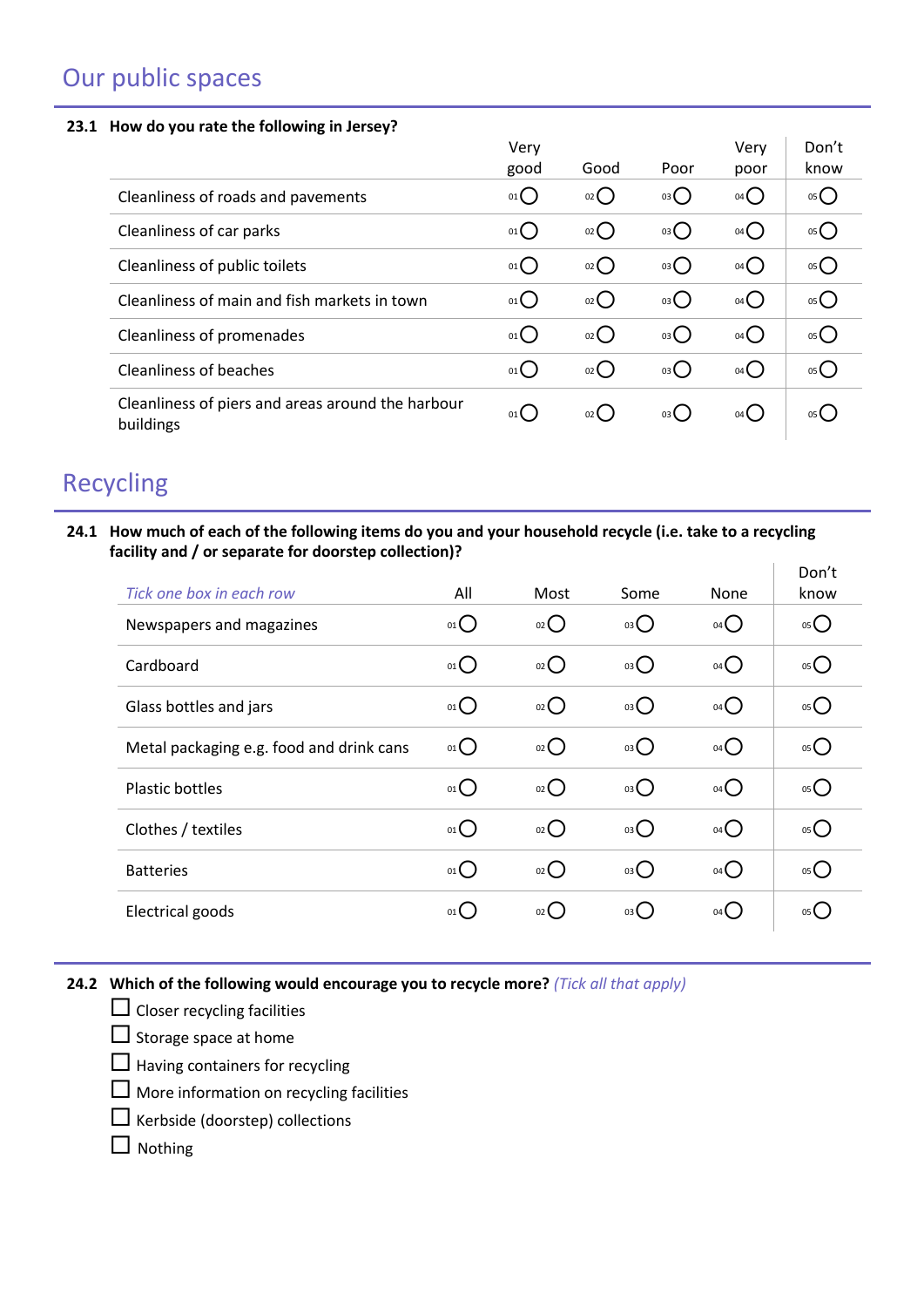# Recycling continued

### **24.3 If you would not consider recycling more, why is this?** *(Tick all that apply)*

- $\Box$  I already recycle as much as possible
- $\Box$  Not interested
- $\Box$  Not enough time
- $\Box$  Not much household waste
- $\Box$  Not enough storage space
- $\Box$  Other, *please specify*:

**24.4 Do you home compost your food and garden waste?** (*Tick one only)*

- $01O$  Yes
- $02$  No
- 03 Don't know

#### **24.5 How do you recycle your household waste? Do you use…**

| Tick one box in each row                                        | Yes                 | <b>No</b>              |
|-----------------------------------------------------------------|---------------------|------------------------|
| Parish glass collection or glass banks                          | 01()                | $_{02}$ ()             |
| Parish doorstep recycling collection (kerbside)                 | 01()                | 02                     |
| Island wide recycling banks for paper, cans and plastic bottles | 01()                | $_{02}$ $\binom{1}{2}$ |
| La Collette's Household Recycling Centre                        | $01$ $\bigcap$      | $_{02}$ (              |
| La Collette's Household Green Waste site                        | 01()                | 02                     |
| Salvation Army clothing banks (textiles, clothes, shoes, etc.)  | 01()                | $_{02}$ (              |
| Battery recycling banks                                         | $01$ $\bigcap$      | $_{02}$ $\left($       |
| Home composter                                                  | $01$ $\binom{1}{2}$ | $_{02}$ (              |
| Charity shops, car boots etc.                                   | $01$ $\binom{1}{2}$ | 02                     |
| Other, please specify:                                          | 01                  | 02                     |

#### **24.6 How convenient is it for you to recycle your household waste?**

- <sup>01</sup> Very convenient
- 02 Fairly convenient
- 03 O Not very convenient
- $^{04}$  Not at all convenient
- $05$  Don't know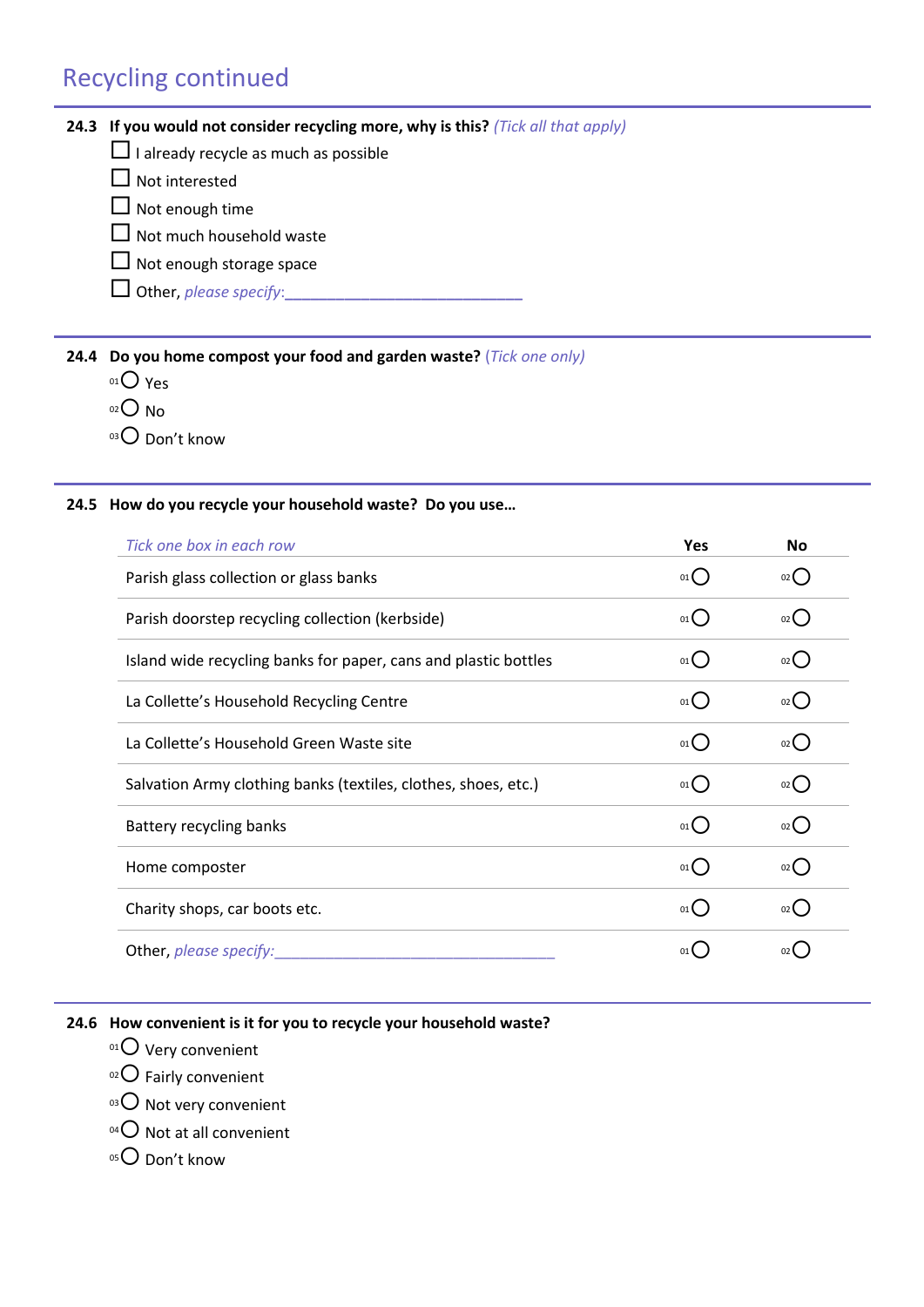# Recycling continued

| 24.7 | If you wanted to find out more information about how to recycle more of your household waste, what<br><b>would you do?</b> (Tick all that apply)              |
|------|---------------------------------------------------------------------------------------------------------------------------------------------------------------|
|      | Contact the Recycling Officer                                                                                                                                 |
|      | Visit the States of Jersey website                                                                                                                            |
|      | Visit 'Recycle For Jersey' Facebook page                                                                                                                      |
|      | Contact (or visit) my parish hall                                                                                                                             |
|      | Look at the local media                                                                                                                                       |
|      | Ask family or friends                                                                                                                                         |
|      | Other, please specify:                                                                                                                                        |
|      | $\Box$ None of the above / Not sure                                                                                                                           |
|      |                                                                                                                                                               |
| 24.8 | When thinking about recycling your household waste, which of these statements best describes how<br>important recycling is to you personally? (Tick one only) |
|      | $0101$ Very important                                                                                                                                         |
|      | $^{02}$ Fairly important                                                                                                                                      |
|      | $\mathrm{^{03}O}$ Not very important                                                                                                                          |
|      | $^{04}$ Not at all important                                                                                                                                  |
|      | $05$ Don't know                                                                                                                                               |

### **24.9 To what extent do you agree or disagree with the following statements?**

| Tick one box in each row                                   | Strongly<br>agree | Agree | <b>Disagree</b> | Strongly<br>disagree |
|------------------------------------------------------------|-------------------|-------|-----------------|----------------------|
| I know what happens to the materials I recycle             | 01()              | 02()  | 03()            | $04($ )              |
| I know what materials can and can't be recycled            | 01()              | 02()  | 03()            | $04($ )              |
| I know where to find information about recycling in Jersey | 01()              | 02()  | 03()            | $04($ )              |
| I understand the environmental benefits of recycling       | 01()              | 02(   | 03( )           | 04 (                 |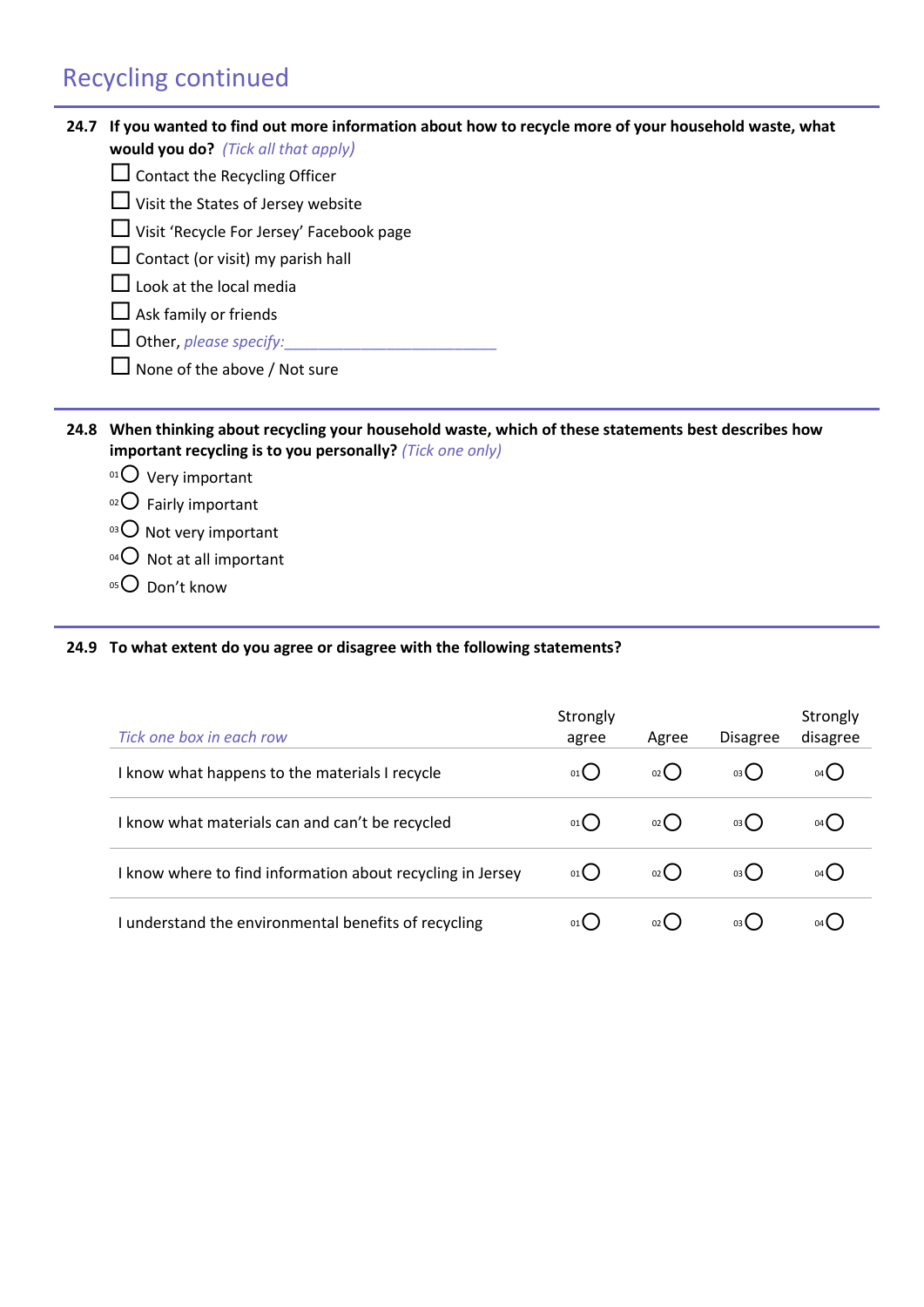# Travel to work

*If you don't work, please skip the next three questions*

#### **25.1 Do you work in town?**

- $01O$  Yes
- $O<sub>02</sub>$  No

#### **25.2 How do you usually travel to work, the majority of the time***?*

*Tick the box for the longest part, by distance, of your usual journey to work*

- <sup>01</sup> Motorbike / moped
- $02$  Walk
- 03 Cycle
- $04$  Bus
- $05$  Taxi
- $106$  I work from home / I live at my place of work
- $07$  Car or van on my own
- $08$  Car or van with other people

#### **25.3 How often do you use any other ways to travel to work as the longest part of your journey***? Tick one on each row*

|            | 2 or more times |             | At least once a |                |              |
|------------|-----------------|-------------|-----------------|----------------|--------------|
|            | a week          | Once a week | month           | Occasionally   | <b>Never</b> |
| Walk       | 01              | 02()        | 03()            | $04$ $\bigcup$ | 05 (         |
| Cycle      | 01              | 02()        | 03()            | 04()           | 05 L         |
| <b>Bus</b> | 01              | $02$ (      | 03()            | $04$ (         | 05 L         |